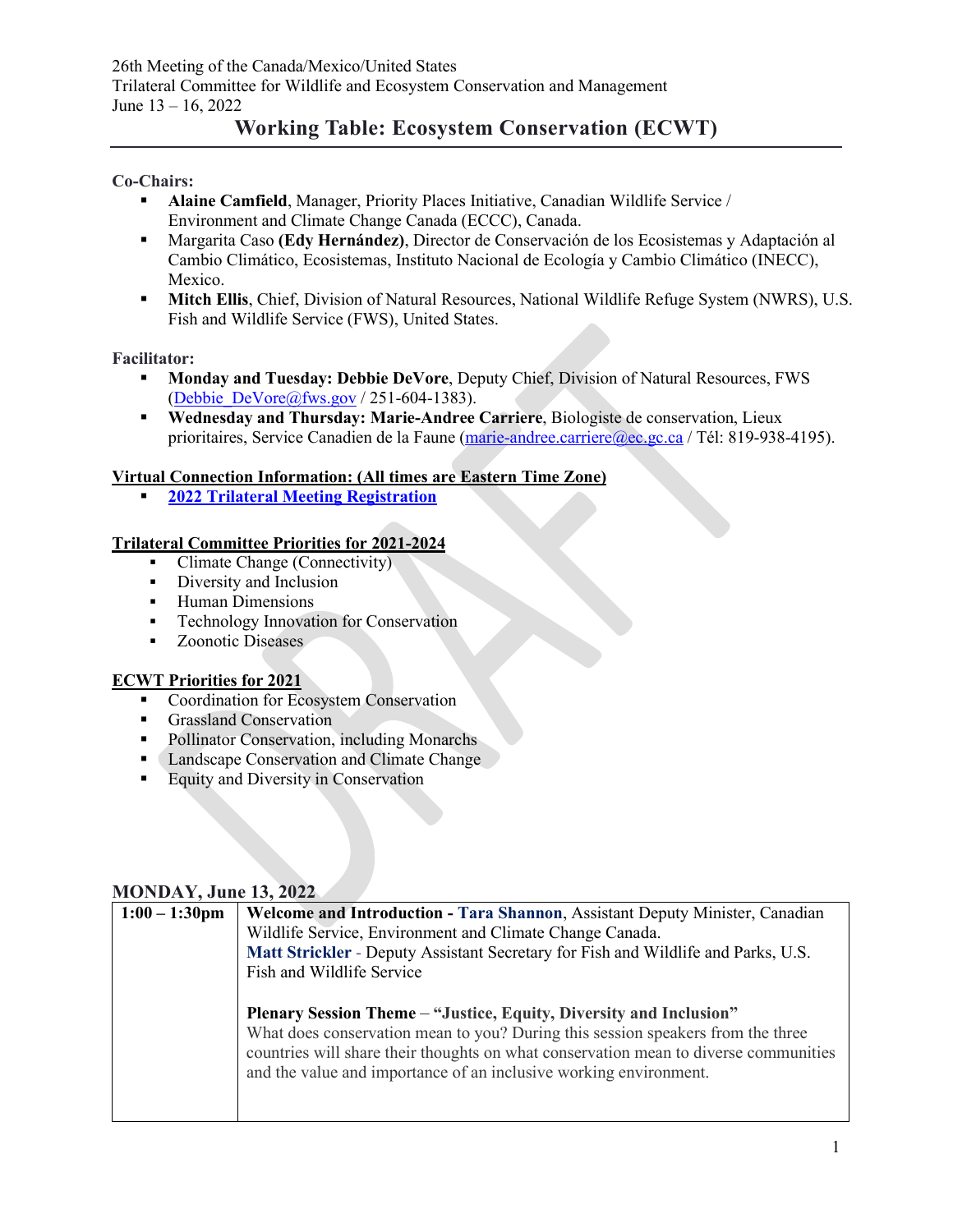|                         | <b>Speakers:</b><br>Canada – Valérie Courtois, Indigenous Leadership Initiative, Indigenous Guardians<br>Program.<br>Mexico - Mitzy Violeta Cortés, Indigenous Futures National Network.<br>United States - Nanea Valeros, Public Affairs Specialist, External Affairs, FWS                                                                                                                                                                                                         |
|-------------------------|-------------------------------------------------------------------------------------------------------------------------------------------------------------------------------------------------------------------------------------------------------------------------------------------------------------------------------------------------------------------------------------------------------------------------------------------------------------------------------------|
|                         | Dwane Binns, Refuge Manager, FWS                                                                                                                                                                                                                                                                                                                                                                                                                                                    |
| $1:30 - 2:00 \text{pm}$ | Plenary Session - Panel of Speakers, followed by fielded discussion / Questions and<br>Answers.<br>Moderator: Tara Shannon.                                                                                                                                                                                                                                                                                                                                                         |
| $2:00 - 2:15$ pm        | <b>Break</b>                                                                                                                                                                                                                                                                                                                                                                                                                                                                        |
| $2:15 - 3:15$ pm        | AGENDA ITEM 1: Welcome, Introductions, Adoption of the Agenda, 2020-2021<br>Action Item Report (AIR) and Country Updates.                                                                                                                                                                                                                                                                                                                                                           |
|                         | <b>COLLABORATORS &amp; CONTACTS:</b> Co-chairs and Facilitator – Alaine Camfield<br>(ECCC), Mitch Ellis (FWS), Edy Hernández (INECC).                                                                                                                                                                                                                                                                                                                                               |
|                         | <b>DESCRIPTION:</b> Welcome and introductions of new and returning participants to the<br>working table. Provide an orientation to the table's business for the week and each<br>country co-chair will present a short country report with relevant information to the<br>ECWT, including any expectations for the week's proceedings. Report on major<br>accomplishments or challenges from the Action Item Report (AIR) and any<br>outstanding actions from the previous meeting. |
|                         | <b>BACKGROUND:</b> Standard agenda item to present and underline relevant events that<br>have occurred in each of the three countries and build consensus and ensure full<br>participation. The AIR is used to record decisions and monitor progress. Working<br>tables review the previous year's AIR at the beginning of each annual meeting.                                                                                                                                     |
|                         | <b>REQUESTED SPECIFIC OUTCOMES:</b>                                                                                                                                                                                                                                                                                                                                                                                                                                                 |
|                         | Adoption of the agenda.<br>٠<br>Monitor progress on action items and agreements.<br>Identify issues and challenges in accomplishing action items.                                                                                                                                                                                                                                                                                                                                   |
| $3:15 - 3:30$ pm        | <b>Break</b>                                                                                                                                                                                                                                                                                                                                                                                                                                                                        |
| $3:30 - 4:30$ pm        | <b>Theme: Trilateral Coordination for Ecosystem Conservation</b><br><b>AGENDA ITEM 2:</b> Trilateral Island Initiative: Conservation and Restoration of the<br>Islands of Canada, the United States, and Mexico.                                                                                                                                                                                                                                                                    |
|                         | <b>COLLABORATORS &amp; CONTACTS: Annie Little (NPS), Gilles Seutin (Parks)</b><br>Canada), Federico Méndez Sánchez (Conservación de Islas), Gregg Howald<br>(Advanced Conservation Strategies), Patty Baiao (Island Conservation), Humberto<br>Berlanga (CONABIO), John Randall (The Nature Conservancy), Nick Holmes (The<br>Nature Conservancy), Eduardo Ponce (CONANP), Eric VanderWerf (Pacific Rim<br>Conservation), Robby Kohley (Pacific Rim Conservation).                  |
|                         | <b>DESCRIPTION:</b> This agenda item focuses on a collaborative trilateral effort to<br>conserve and restore marine island ecosystems, including seabird populations.                                                                                                                                                                                                                                                                                                               |

 $\overline{\phantom{a}}$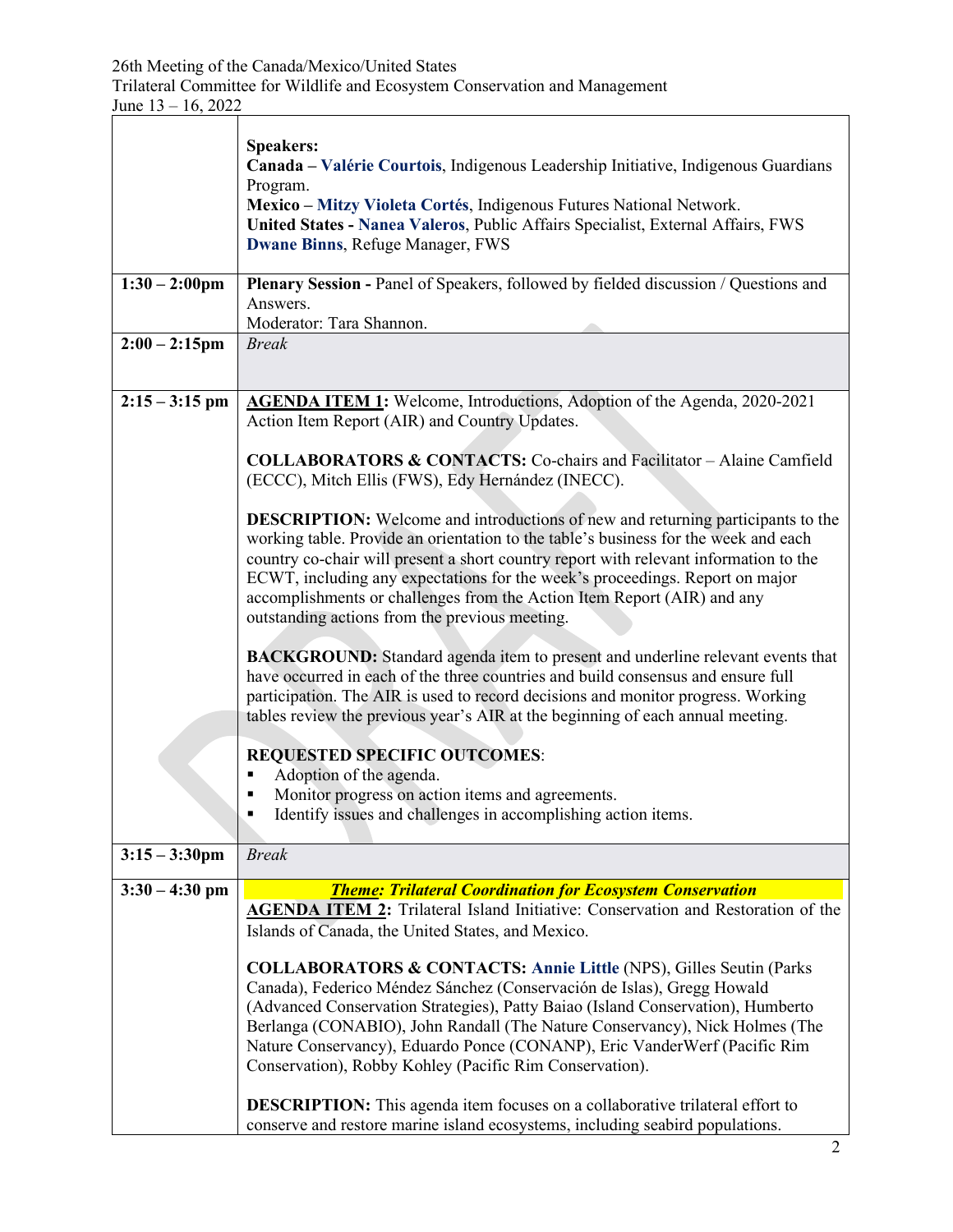Following the signing of the Letter of Intent (LOI) at the 2014 Trilateral Committee meeting, the three countries have been collaborating on multiple issues of shared interest related to island conservation. The Trilateral Island Working Group will update the ECWT on the status of current collaborative efforts, including ongoing projects, priorities, and efforts to promote the LOI. We will highlight island conservation efforts that relate, in particular, to the 2022 priorities, including technological innovation, connectivity, climate change, invasive species, and habitat restoration.

**BACKGROUND:** Over the last decade, multiple bilateral and trilateral island restoration projects have been initiated. In order to further encourage coordination and collaboration on island projects, a Trilateral Island Working Group was created in 2012. This group developed the LOI that was signed by the three countries at the 2014 Trilateral Meeting in Querétaro, Mexico. The LOI documents that the three countries intend to engage in cooperative bilateral and trilateral activities to promote sustainable environmental policies and practices in support of island conservation. The Working Group will discuss achievements, priorities, and updates of recent collaborative efforts related to island conservation.

**REQUESTED SPECIFIC OUTCOMES AND PROJECT GOALS:** We seek continued endorsement by the Trilateral Committee of collaborative conservation efforts on islands in Canada, United States, and Mexico. The goal of the Trilateral Island Initiative is for the three countries to engage in cooperative bilateral and trilateral activities to promote sustainable environmental policies and practices in support of island conservation.

**AGENDA ITEM 3:** Developing Ecologically and Socially Inclusive Marine Protected Area (MPA) Networks for a More Resilient North America

**COLLABORATORS & CONTACTS: Lauren Wenzel**, NOAA Marine Protected Areas Center; Gonzalo Cid, NOAA Marine Protected Areas Center; Verónica Mendieta Siordia, CONANP; Chantal Vis, Parks Canada; Marlow Pellatt, Parks Canada; Lucie Robidoux, Commission for Environmental Cooperation (CEC); Barbara Hendrie, UNEP North America and North American Marine Protected Areas Network (NAMPAN).

**DESCRIPTION:** Canada, Mexico, United States, NAMPAN and CEC leads on marine issues will present on linked efforts to develop climate-resilient networks of people and places across North America. This will include an overview of upcoming activities by the CEC to strengthen capacity and share tools for climate adaptation and habitat restoration in MPAs; opportunities to elevate and support Indigenous and community leadership in marine conservation; and ongoing work to develop an inclusive network of marine conservation practitioners across the three countries, including through the NAMPAN. Presentations will be followed by discussion to identify opportunities for broader collaboration.

**BACKGROUND:** The CEC has been working for several years to strengthen collaboration and develop knowledge and tools to assist MPA managers in understanding and addressing climate impacts. In parallel, NAMPAN has led efforts for MPA practitioners across North America to share knowledge and connect with colleagues across the three countries. This presentation will address: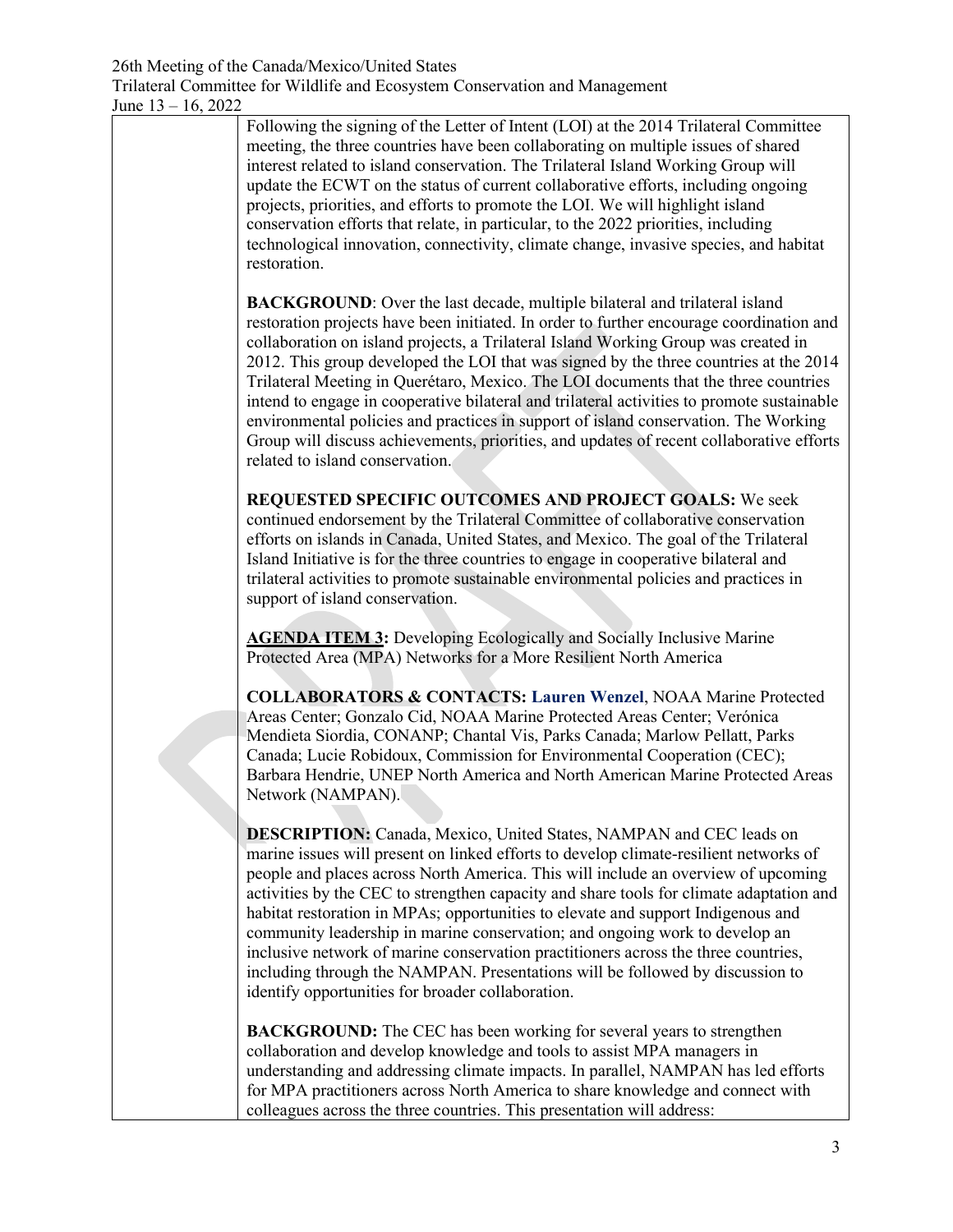| June $13 - 16$ , 2022 |                                                                                                                                                                                                                                                                                                                                                                                                                                                                                                                                                                                                                                                                                                                                                                                                                                                                                                                                                                                                                                                                                                                         |
|-----------------------|-------------------------------------------------------------------------------------------------------------------------------------------------------------------------------------------------------------------------------------------------------------------------------------------------------------------------------------------------------------------------------------------------------------------------------------------------------------------------------------------------------------------------------------------------------------------------------------------------------------------------------------------------------------------------------------------------------------------------------------------------------------------------------------------------------------------------------------------------------------------------------------------------------------------------------------------------------------------------------------------------------------------------------------------------------------------------------------------------------------------------|
|                       | Continued efforts to provide tools and share best practices for climate<br>adaptation, including the Climate Adaptation Toolkit for Marine and Coastal<br>Protected Areas and associated resources.<br>Upcoming opportunities to elevate Indigenous and community leadership and<br>co-management in marine conservation, including at the International MPA<br>Conference (IMPAC5).<br>Work by NAMPAN, an independent regional MPA network, to establish<br>$\bullet$<br>collaborative action that will address needs identified by MPA managers and<br>deepen ecological and social connectivity.<br>Experiences of MPA programs within Canada, Mexico, and the United States<br>in applying tools and developing networks to improve climate resilience.<br>Discussion with the group on ways in which recent and future work by the<br>$\bullet$<br>CEC and NAMPAN can complement and support Trilateral objectives. This<br>work fits under the Ecosystem Table's focus on advancing an ecosystem-<br>based approach to conservation focused on transboundary cooperation in the<br>management of protected areas. |
|                       | <b>REQUESTED SPECIFIC OUTCOMES:</b>                                                                                                                                                                                                                                                                                                                                                                                                                                                                                                                                                                                                                                                                                                                                                                                                                                                                                                                                                                                                                                                                                     |
|                       | Share knowledge of upcoming work by the CEC and NAMPAN to develop<br>and strengthen resilience through inclusive knowledge sharing and capacity<br>building.                                                                                                                                                                                                                                                                                                                                                                                                                                                                                                                                                                                                                                                                                                                                                                                                                                                                                                                                                            |
|                       | Share knowledge of recent work by the CEC and NAMPAN and discuss ways<br>to share tools and products with marine and coastal practitioners.<br>Discuss ways in which CEC, NAMPAN and country partner agencies can best<br>$\bullet$<br>support Trilateral objectives.<br>Discuss opportunities for future collaboration and next steps for trilateral<br>collaboration.                                                                                                                                                                                                                                                                                                                                                                                                                                                                                                                                                                                                                                                                                                                                                 |
|                       | <b>AGENDA ITEM 4:</b> North American Committee on Cooperation for Wilderness and<br>Protected Areas Conservation (NAWPA)                                                                                                                                                                                                                                                                                                                                                                                                                                                                                                                                                                                                                                                                                                                                                                                                                                                                                                                                                                                                |
|                       | <b>COLLABORATORS &amp; CONTACTS: Jon Putnam, National Park Service (NPS);</b><br>Gilles Seutin, Parks Canada; Eduardo Robelo Gonzalez, National Commission of<br>Natural Protected Areas (CONANP); Adam Hanson, NAWPA Facilitator and<br>Manager of Conservation Programs, WILD Foundation.                                                                                                                                                                                                                                                                                                                                                                                                                                                                                                                                                                                                                                                                                                                                                                                                                             |
|                       | <b>DESCRIPTION:</b> A representative of the NAWPA Committee will present an update<br>on NAWPA activities over the past year and plans for 2022. The NAWPA recently<br>published a report, Fostering Inclusivity and Respect: Engagement with Indigenous<br>Peoples in the Management and Presentation of Protected Areas in North America,<br>2022 (Report; Case Studies).                                                                                                                                                                                                                                                                                                                                                                                                                                                                                                                                                                                                                                                                                                                                             |
|                       | The report presents stories, shared by the NAWPA member agencies, that illustrate a<br>diversity of approaches to collaboration among Indigenous organizations and<br>communities and federal managers to inclusively manage public lands. Collectively,<br>they illustrate how we can create a better future, one in which we live with respect for<br>nature and each other and understand that all is inextricably linked. NOTE: A more<br>detailed presentation on this report will be given on during the Thursday JEDI session.                                                                                                                                                                                                                                                                                                                                                                                                                                                                                                                                                                                   |
|                       | <b>BACKGROUND:</b> The NAWPA includes the six largest North American land and<br>resource management agencies: Canada-Parks Canada Agency (PCA); Mexico-                                                                                                                                                                                                                                                                                                                                                                                                                                                                                                                                                                                                                                                                                                                                                                                                                                                                                                                                                                |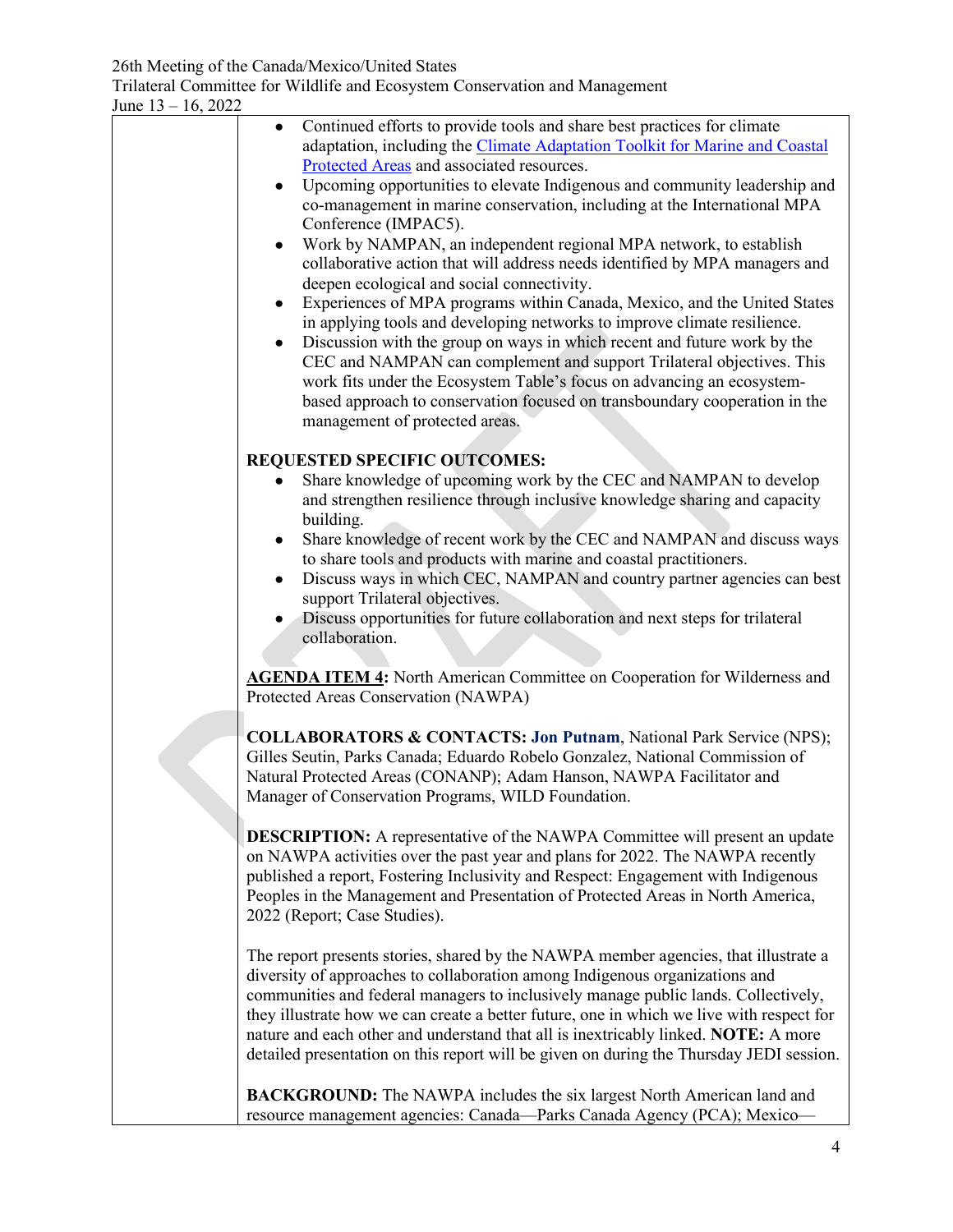|                         | Ministry of Environment and Natural Resources, the CONANP; United States-<br>Department of Agriculture (USDA): U.S. Forest Service (USFS); Department of<br>Interior (DOI): Bureau of Land Management (BLM), FWS, and the NPS. The U.S.<br>Geological Survey (USGS) is an official partner. Through the NAWPA collaboration,<br>participating organizations exchange ideas, experiences, best practices, and innovative<br>solutions to enhance stewardship of North America's conservation lands.<br>The NAWPA member agencies recognize that protected areas and wilderness play a<br>critical role in conserving biodiversity and supporting human health and well-being.<br>They provide recreation, education, and research opportunities and support the<br>economy by providing resource benefits, ecosystem services, tourist destinations, and<br>ecological resilience.<br>REQUESTED SPECIFIC OUTCOMES: Share information between the NAWPA<br>and the Trilateral ECWT—two distinct bodies both interested in trilateral<br>collaboration for ecosystem conservation in North America. |
|-------------------------|--------------------------------------------------------------------------------------------------------------------------------------------------------------------------------------------------------------------------------------------------------------------------------------------------------------------------------------------------------------------------------------------------------------------------------------------------------------------------------------------------------------------------------------------------------------------------------------------------------------------------------------------------------------------------------------------------------------------------------------------------------------------------------------------------------------------------------------------------------------------------------------------------------------------------------------------------------------------------------------------------------------------------------------------------------------------------------------------------|
| $4:30 - 5:00 \text{pm}$ | <b>Theme: Trilateral Coordination for Ecosystem Conservation</b><br><b>AGENDA ITEM 5:</b> Commission for Environmental Cooperation (CEC) Ecosystems<br>Program Accomplishments.                                                                                                                                                                                                                                                                                                                                                                                                                                                                                                                                                                                                                                                                                                                                                                                                                                                                                                                  |
|                         | <b>COLLABORATORS &amp; CONTACTS: Lucie Robidoux (CEC), and numerous</b><br>others from Environment and Climate Change Canada, Parks Canada, Semarnat<br>(Secretariat of Environment and Natural Resources), CONANP (National<br>Commission of Natural Protected Areas), Conabio (National Commission for the<br>Knowledge and Use of Biodiversity), INECC (National Institute of Ecology and<br>Climate Change), the FWS and the National Oceanic and Atmospheric<br>Administration.                                                                                                                                                                                                                                                                                                                                                                                                                                                                                                                                                                                                             |
|                         | <b>DESCRIPTION:</b> The CEC seeds, builds and supports North American collaboration<br>for the conservation and management of terrestrial and marine ecosystems and<br>wildlife, by developing and implementing trinational projects with government, local<br>communities, non-governmental organizations and researchers. This session will<br>provide an overview of recently completed projects and upcoming work under the<br>CEC 2021-2025 Strategic Plan and invite discussion to identify opportunities for<br>further trinational collaboration.                                                                                                                                                                                                                                                                                                                                                                                                                                                                                                                                        |
|                         | <b>BACKGROUND:</b> The CEC Ecosystems Unit has a long-standing relationship with<br>the Trilateral Committee, its agencies and the ECWT, particularly in the areas of<br>grassland, coastal and marine, migratory bird and monarch butterfly conservation, and<br>climate adaptation.                                                                                                                                                                                                                                                                                                                                                                                                                                                                                                                                                                                                                                                                                                                                                                                                            |
|                         | <b>REQUESTED SPECIFIC OUTCOMES:</b><br>Exchange information to create connections between the CEC Ecosystems<br>projects, Trilateral objectives and ecosystem conservation work in the three<br>countries.<br>Disseminate products and discuss ways to share them with partners.<br>Discuss opportunities for future trilateral collaboration.                                                                                                                                                                                                                                                                                                                                                                                                                                                                                                                                                                                                                                                                                                                                                   |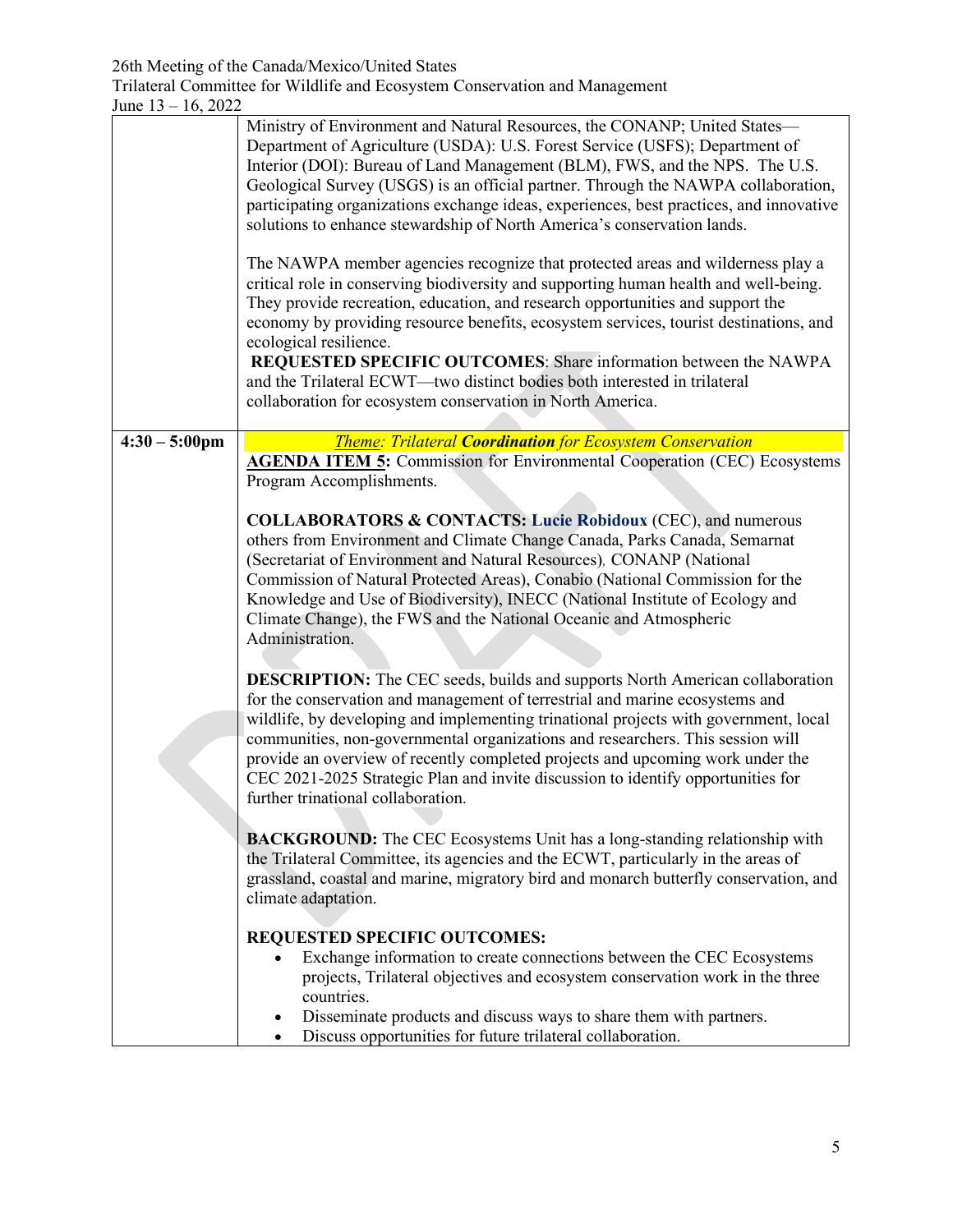**TUESDAY, June 14, 2022** 

| 1 CLODIMI, Julie 1, 2022<br>$1:00 - 1:15$ pm | <b>Grassland Bird Conservation Joint Session</b>                                                                                                                                                                                                                                                                                                                                                                                |
|----------------------------------------------|---------------------------------------------------------------------------------------------------------------------------------------------------------------------------------------------------------------------------------------------------------------------------------------------------------------------------------------------------------------------------------------------------------------------------------|
|                                              | <b>AGENDA ITEM 6 (Mig Bird Table Item 5):</b> The CEC project: Addressing Central                                                                                                                                                                                                                                                                                                                                               |
|                                              | Grasslands and Migratory Birds Conservation in North America                                                                                                                                                                                                                                                                                                                                                                    |
|                                              | <b>COLLABORATORS &amp; CONTACTS:</b> Lucie Robidoux and Antoine Asselin-<br>Nguyen (CEC); Christian Artuso and Nathalie Savoie (Environment and Climate<br>Change Canada); Humberto Berlanga and Vicente Rodriguez (Conabio - National                                                                                                                                                                                          |
|                                              | Commission for the Knowledge and Use of Biodiversity), Jose Eduardo Ponce<br>(Conanp - National Commission of Natural Protected Areas), Jose Manuel Galindo<br>(Profepa - Federal Attorney for Environmental Protection), Omar Rocha (Semarnat -<br>Secretariat of Environment and Natural Resources); and Samantha Brooke, John<br>Carlson and Brian Smith (FWS).                                                              |
|                                              | <b>DESCRIPTION:</b> This session will provide an overview of the 2021-2024 CEC<br>project to support central grasslands cross-sector management, restoration and<br>conservation in Canada, Mexico, and the United States by raising awareness on the<br>importance of grasslands, providing new knowledge for decision-making and<br>strengthening collaboration through inclusive network-building and strategic<br>planning. |
|                                              | <b>BACKGROUND:</b> The CEC seeds, builds and supports North American<br>cooperation for the conservation and management of ecosystems and wildlife by<br>developing and implementing trinational projects with government, local<br>communities, non-governmental organizations, and researchers.                                                                                                                               |
|                                              | Over the years, the CEC has focussed on migratory bird conservation, most recently<br>through projects on central grasslands (2011-2015) and shorebirds (2015-2019).<br>Recognizing that the central grasslands are one of the most endangered ecosystems in<br>North America, and building on this past work, the CEC launched a new project on                                                                                |
|                                              | grasslands bird conservation in November 2021.                                                                                                                                                                                                                                                                                                                                                                                  |
|                                              | <b>REQUESTED SPECIFIC OUTCOMES:</b> Exchange information to create                                                                                                                                                                                                                                                                                                                                                              |
|                                              | connections between grassland bird conservation work at the CEC and in the three<br>countries, and Trilateral objectives; discuss opportunities to develop and deliver the                                                                                                                                                                                                                                                      |
| $1:15 - 1:30$ pm                             | project's work and disseminate products with partners.                                                                                                                                                                                                                                                                                                                                                                          |
|                                              | <b>AGENDA ITEM 7 (Mig Bird Table Item 6):</b> JV8 Central Grasslands Conservation<br>Initiative.                                                                                                                                                                                                                                                                                                                                |
|                                              |                                                                                                                                                                                                                                                                                                                                                                                                                                 |
|                                              | <b>COLLABORATORS &amp; CONTACTS:</b> Andy Bishop, Rainwater Basin Joint                                                                                                                                                                                                                                                                                                                                                         |
|                                              | Venture, Mike Carter, Playa Lakes Joint Venture, Karen Chapman, Rio Grande Joint                                                                                                                                                                                                                                                                                                                                                |
|                                              | Venture, Jim Devries, Prairie Habitat Joint Venture, Deanna Dixon, Prairie Habitat                                                                                                                                                                                                                                                                                                                                              |
|                                              | Joint Venture, Jennie Duberstein, Sonoran Joint Venture, Sean Fields, Prairie<br>Pothole Joint Venture, Jim Giocomo, American Bird Conservancy, Graeme Patterson,                                                                                                                                                                                                                                                               |
|                                              | JV8 Conservation Director, Robert Perez, Oaks and Prairies Joint Venture, Jeff                                                                                                                                                                                                                                                                                                                                                  |
|                                              | Raasch, Texas Parks and Wildlife Department, Aimee Roberson, American Bird                                                                                                                                                                                                                                                                                                                                                      |
|                                              | Conservancy, Catherine Wightman, Northern Great Plains Joint Venture                                                                                                                                                                                                                                                                                                                                                            |
|                                              |                                                                                                                                                                                                                                                                                                                                                                                                                                 |
|                                              | <b>DESCRIPTION:</b> As North American native grasslands are disappearing, we are                                                                                                                                                                                                                                                                                                                                                |
|                                              | losing not only birds but also pollinators, working lands, opportunities for hunting and<br>outdoor recreation, vast stores of organic carbon, and water security. These losses                                                                                                                                                                                                                                                 |
|                                              | adversely impact wildlife and rural communities and economies across the continent.                                                                                                                                                                                                                                                                                                                                             |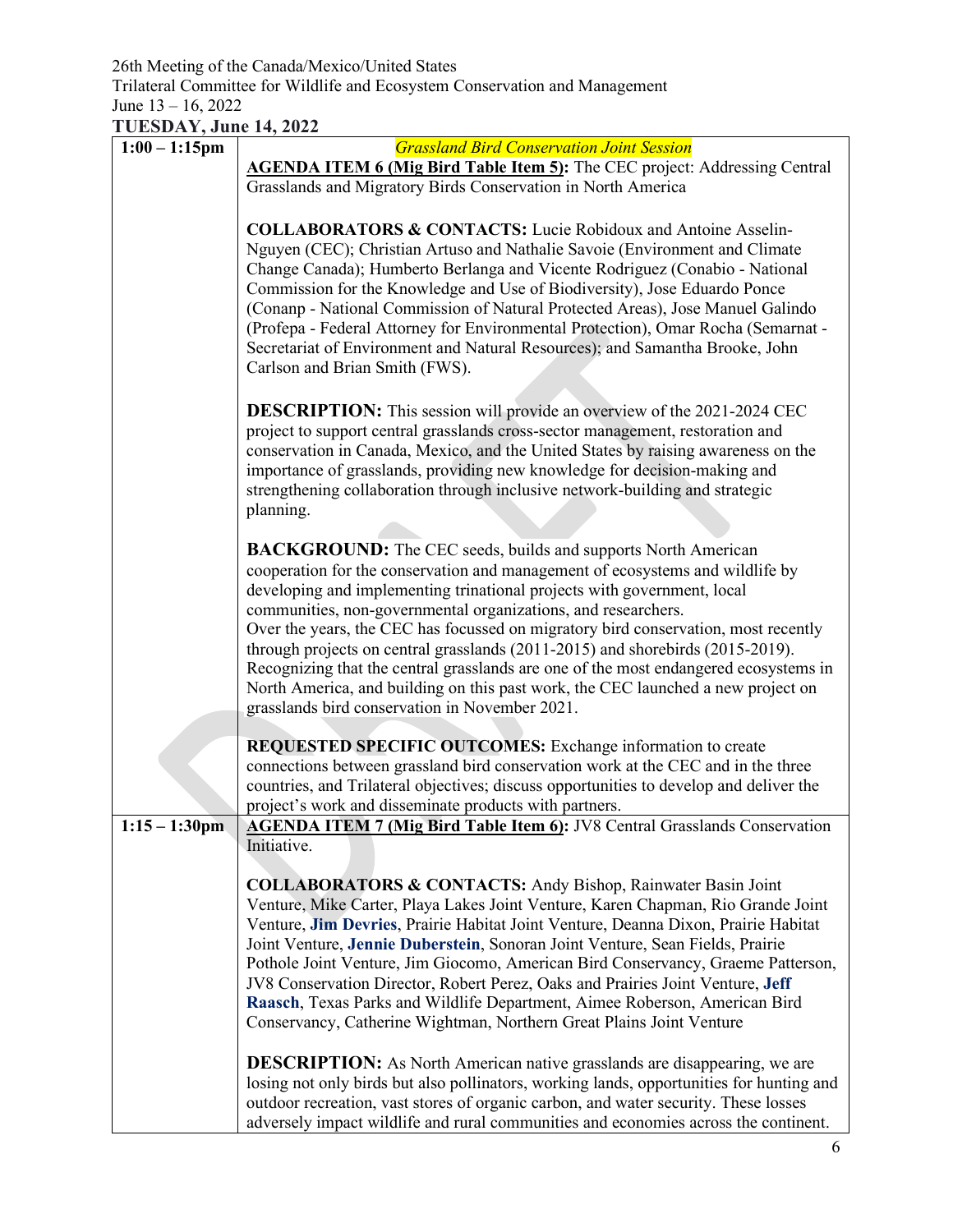|               | To address this critical issue, Migratory Bird Joint Ventures are applying what they<br>have learned in turning things around for wetland birds to grassland birds. Migratory<br>Bird Joint Ventures have some of the highest returns on investment in conservation.<br>The dramatic reversal of downward population trends for waterfowl over the last 30<br>years is in large part due to the efforts and investment of Joint Ventures and their<br>partners. Through the JV8 Central Grasslands Conservation Initiative, eight Joint<br>Ventures — representing over 63 federal, state, provincial, non-profit, and industry<br>conservation partners — are collaborating to stem grassland losses and the negative<br>impacts to migratory birds. The Joint Ventures are working together across the<br>breeding, migration, and wintering habitats used by migratory grassland birds during<br>their annual cycle in the United States, Canada, and Mexico.<br>To date, the Joint Ventures have completed a North American Great Plains Grassland<br>Assessment to understand the extent of undisturbed native grasslands across the tri-<br>national geography. In August 2020, we hired a Conservation Director who is driving<br>the creation of the JV8 Central Grasslands Conservation Strategy (planned<br>completion: summer 2021). This document will identify priorities for conservation<br>investment and guide coordinated implementation of on-the-ground grassland<br>conservation activities to address the causes of declining grassland bird populations<br>across the eight Joint Ventures. |
|---------------|--------------------------------------------------------------------------------------------------------------------------------------------------------------------------------------------------------------------------------------------------------------------------------------------------------------------------------------------------------------------------------------------------------------------------------------------------------------------------------------------------------------------------------------------------------------------------------------------------------------------------------------------------------------------------------------------------------------------------------------------------------------------------------------------------------------------------------------------------------------------------------------------------------------------------------------------------------------------------------------------------------------------------------------------------------------------------------------------------------------------------------------------------------------------------------------------------------------------------------------------------------------------------------------------------------------------------------------------------------------------------------------------------------------------------------------------------------------------------------------------------------------------------------------------------------------------------------------------------------------------|
|               | The JV8 Central Grasslands Conservation Initiative builds on the power of<br>partnerships and the Migratory Bird Joint Ventures' 35-year record of success in<br>conserving wetland birds. Through this new initiative, the Joint Ventures are bringing<br>people and resources together to scale up successful models of grasslands<br>conservation.                                                                                                                                                                                                                                                                                                                                                                                                                                                                                                                                                                                                                                                                                                                                                                                                                                                                                                                                                                                                                                                                                                                                                                                                                                                              |
|               | <b>BACKGROUND:</b> The North American central grasslands, from Canada to Mexico,<br>are among the most threatened ecosystems in the world. Agricultural land conversion<br>and unsustainable grazing practices have resulted in habitat loss and degradation and<br>populations of birds that depend on grasslands have declined significantly. If things<br>continue at the current rate, some species may become extinct in the next 50 years. To<br>address these declines, eight Joint Ventures from Canada to Mexico formed the JV8<br>Central Grasslands Initiative for trinational coordinated grassland conservation. These<br>eight Joint Ventures will work within their geographies and across boundaries to help<br>ensure healthy grasslands for birds, other wildlife, and people who depend on them.                                                                                                                                                                                                                                                                                                                                                                                                                                                                                                                                                                                                                                                                                                                                                                                                |
|               | <b>REQUESTED SPECIFIC OUTCOMES:</b>                                                                                                                                                                                                                                                                                                                                                                                                                                                                                                                                                                                                                                                                                                                                                                                                                                                                                                                                                                                                                                                                                                                                                                                                                                                                                                                                                                                                                                                                                                                                                                                |
|               | Discuss important issues, information, resources, and partners to involve in<br>this effort.                                                                                                                                                                                                                                                                                                                                                                                                                                                                                                                                                                                                                                                                                                                                                                                                                                                                                                                                                                                                                                                                                                                                                                                                                                                                                                                                                                                                                                                                                                                       |
|               | Discuss potential sources of financial and institutional support for the<br>development and implementation of the JV8 Central Grasslands Initiative and<br>Strategy.                                                                                                                                                                                                                                                                                                                                                                                                                                                                                                                                                                                                                                                                                                                                                                                                                                                                                                                                                                                                                                                                                                                                                                                                                                                                                                                                                                                                                                               |
|               | Continued support by the parties of the Trilateral Committee and Work<br>Groups for collaborative conservation efforts for the central grasslands of<br>North America.                                                                                                                                                                                                                                                                                                                                                                                                                                                                                                                                                                                                                                                                                                                                                                                                                                                                                                                                                                                                                                                                                                                                                                                                                                                                                                                                                                                                                                             |
| $1:30 - 1:45$ | <b>AGENDA ITEM 8 (Mig Bird Table Item 7):</b> Central Grassland Roadmap Summit                                                                                                                                                                                                                                                                                                                                                                                                                                                                                                                                                                                                                                                                                                                                                                                                                                                                                                                                                                                                                                                                                                                                                                                                                                                                                                                                                                                                                                                                                                                                     |
|               | <b>COLLABORATORS &amp; CONTACTS: Christian Artuso and Barry Robinson,</b><br>Canadian Wildlife Service; Brandt Ryder, Bird Conservancy of the Rockies;<br>Humberto Berlanga, CONABIO; Brian Smith and Bob Ford, U.S. Fish and Wildlife                                                                                                                                                                                                                                                                                                                                                                                                                                                                                                                                                                                                                                                                                                                                                                                                                                                                                                                                                                                                                                                                                                                                                                                                                                                                                                                                                                             |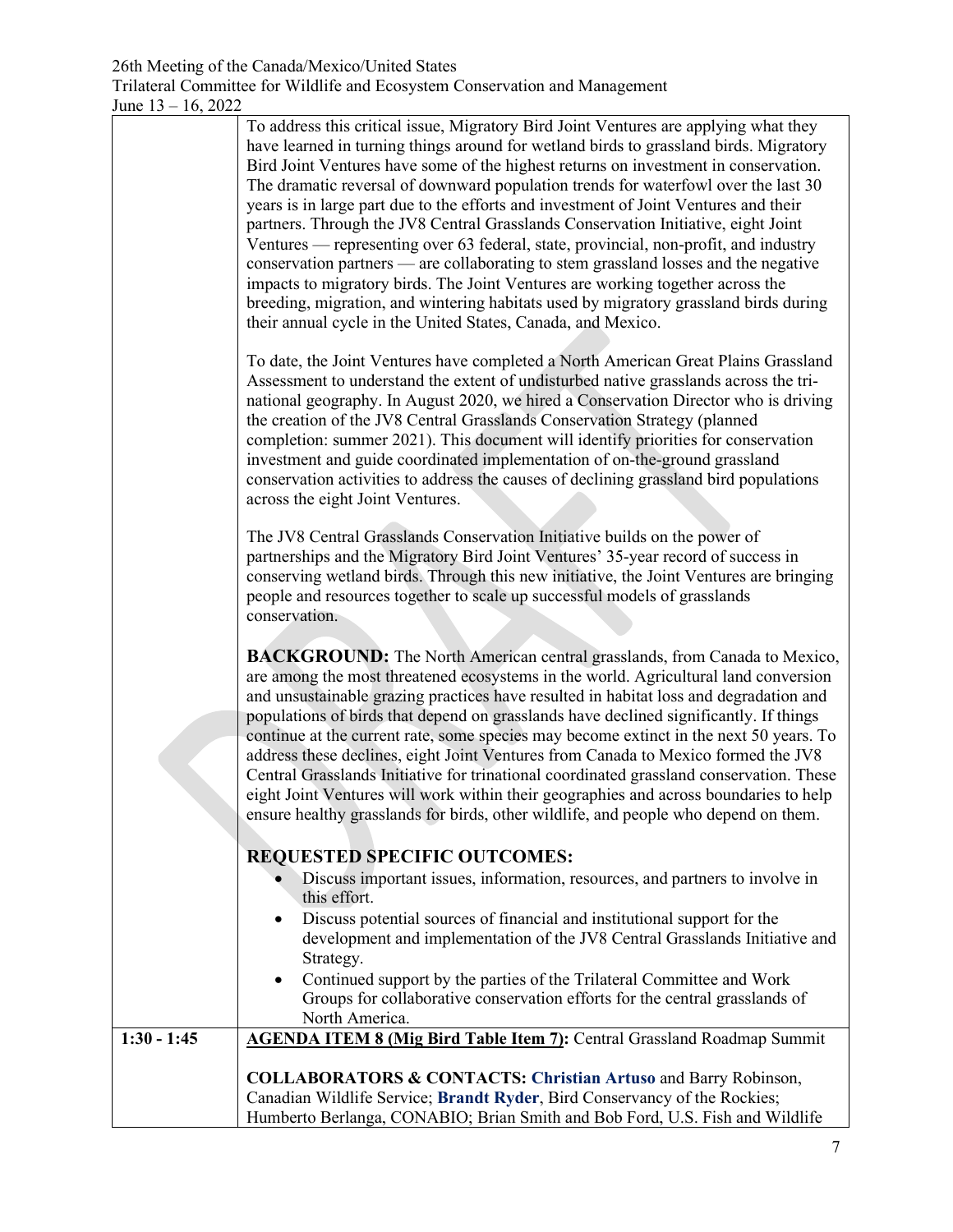Service; Greg Butcher, U.S. Forest Service; Tate Lantz, National Resources Conservation Service; David Klute, Colorado Parks and Wildlife; Jeff Raasch, Texas Parks and Wildlife; Graeme Patterson, JV8 Initiative; Catherine Wightman, Northern Great Plains Joint Venture; Jim Giocomo, Oaks and Prairies Joint Venture; Seth Gallagher, National Fish and Wildlife Foundation; Irene Ruvalcaba, Universidad Autónoma de Nuevo Leon; Alice Boyle, Kansas State University; Josh Demorrett and Natalie Riley, ConocoPhillips; Drew Kramer and Diana Leiker, Tristate Generation and Transmission; Alison Holloran, Audubon Rockies; Aviva Glaser, National Wildlife Federation; Libby Khumalo, Monica Terkildsen and Martha Kauffman, World Wildlife Fund; Bill Milton, Winnett ACES; and Steve Jester, Partners for Fish and Wildlife

**DESCRIPTION:** On 24 – 25 May 2022, the second Central Grasslands Roadmap Summit will be held in Fort Collins, Colorado as an in-person follow-up and verification to the virtual summit held in 2020. The virtual summit, subsequent workgroups, and metric-specific workshops as well as the in-person summit will synthesize input from over 600 participants from eight diverse sectors (Indigenous and First Nations; private land managers, owners, ranchers and producers; federal agencies; provincial and state agencies; industry and private sector; academia including scientists, researchers, and universities; non-governmental organizations; foundations and funders). The summit addresses the crosscutting Trilateral priorities of integrating human dimensions into biome-wide conservation planning while simultaneously addressing connectivity and adaptation to ecosystem change to ensure resilient grasslands. This collaborative effort is elevating all voices that are critical to the future of our grasslands and the diverse community of partners living and working in the Central Grasslands. The Roadmap provides a guiding framework for international cooperation and coordination on conservation that supports the LOI on grasslands currently being prepared for the Trilateral. It is also supporting other examples of greater coordination on grasslands, including a MOU across several federal partners in the United States. The intent of the federal MOU is to elevate grasslands as a priority for federal agencies and ensure coordinated and collaborative conservation efforts. This is a 600+ million-acre landscape and we are striving for alignment on efforts to protect and enhance existing grasslands, while addressing the millions of acres that are threatened by invasion of woody species and cultivation.

The long-form of the roadmap, which contains detailed, consensus-based priorities and actions, is a guiding framework to implement next steps for grassland ecosystem conservation while supporting the diverse human communities that depend on healthy grasslands. The roadmap promotes biodiversity, grassland resiliency and improving grassland bird populations, while reducing key threats, and, perhaps above all, elevating grassland conservation through improved coordination, communication, and integration. To date, more than a dozen partners including the Buffalo Nations Grassland Alliance have provided letters of support for the roadmap effort. During and after the second summit, we will focus on building relationships and bridges across sectors while also discussing ways to change, and measures to target, for addressing bird, pollinator, and other wildlife population declines. We will also identify quantitative metrics for human communities, soil and grassland health, water conservation and carbon sequestration.

**BACKGROUND:** The Central Grasslands are a shared ecosystem between Canada, the U.S. and Mexico that has been a focus of the Trilateral Committee for more than a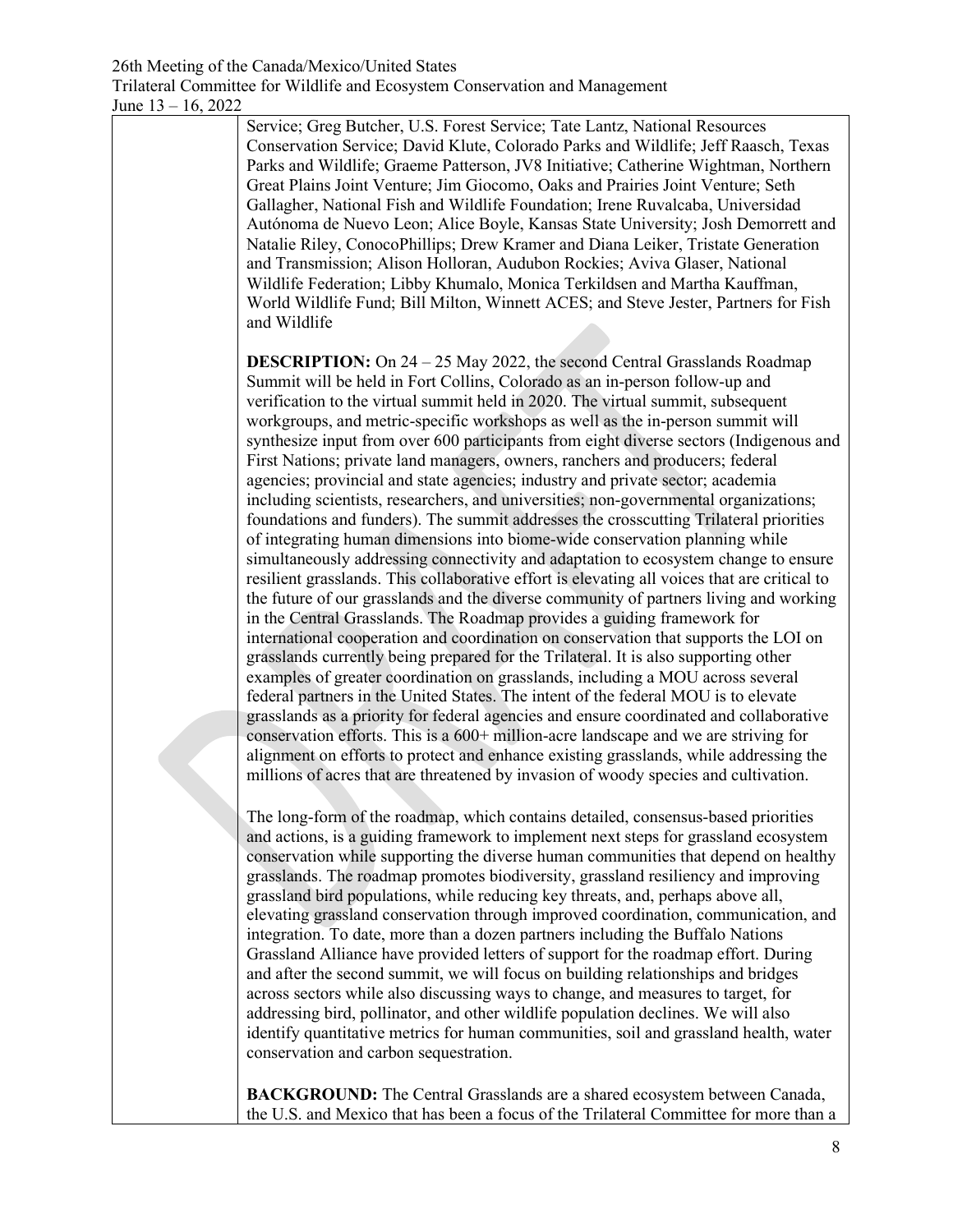|               | decade. They are also an ecosystem in crisis and we are nearing the point of losing<br>much of the unique biodiversity associated with it. Collectively we have lost more<br>than 70 percent of the migratory birds dependent on the Central Grasslands. A recent<br>study published in Science found that we have lost three billion birds, or roughly 25<br>percent of all birds in the United States and Canada, since 1970. The same study<br>identified that 1 of every 4 birds lost was a grassland bird. Recovery strategies are<br>being developed through initiatives such as the "Road to Recovery", and four of the<br>most vulnerable species are birds of the Central Grasslands that depend on all three<br>countries at some point in their annual cycle.                                                                                                                                                                                                    |
|---------------|-----------------------------------------------------------------------------------------------------------------------------------------------------------------------------------------------------------------------------------------------------------------------------------------------------------------------------------------------------------------------------------------------------------------------------------------------------------------------------------------------------------------------------------------------------------------------------------------------------------------------------------------------------------------------------------------------------------------------------------------------------------------------------------------------------------------------------------------------------------------------------------------------------------------------------------------------------------------------------|
|               | Despite ongoing efforts across multiple sectors and organizations to address grassland<br>loss and degradation, migratory grassland birds and other associated species have<br>continued to decline, indicating ongoing, disparate efforts are insufficient and not<br>adding up. The Central Grasslands Roadmap aims to bring together grassland<br>stakeholders from 8 different sectors and 3 countries to develop a common framework<br>that will increase collaboration and leverage our voices and resources to reach the<br>critical mass needed to effectively conserve the Great Plains–Chihuahuan Desert<br>grassland ecosystem. The Roadmap provides both guidance and context for the many<br>grassland-related initiatives underway across the three countries, and a means to<br>connect them. The Roadmap concept was first presented to the Trilateral Committee<br>during a joint session of the Migratory Birds and Ecosystems Working Tables in<br>2019. |
|               | <b>REQUESTED SPECIFIC OUTCOMES:</b>                                                                                                                                                                                                                                                                                                                                                                                                                                                                                                                                                                                                                                                                                                                                                                                                                                                                                                                                         |
|               | This presentation will summarize the roadmap priorities and long-term plans                                                                                                                                                                                                                                                                                                                                                                                                                                                                                                                                                                                                                                                                                                                                                                                                                                                                                                 |
|               | and provide updates on the outcomes from the second Summit.                                                                                                                                                                                                                                                                                                                                                                                                                                                                                                                                                                                                                                                                                                                                                                                                                                                                                                                 |
| $1:45 - 2:00$ | <b>AGENDA ITEM 9 (Mig Bird Table Item 8):</b> Grassland Letter of Intent                                                                                                                                                                                                                                                                                                                                                                                                                                                                                                                                                                                                                                                                                                                                                                                                                                                                                                    |
|               | <b>COLLABORATORS &amp; CONTACTS:</b> Co-chairs -Humberto Berlanga<br>(CONABIO), Ken Richkus (FWS), J. Ryan Zimmerling (CWS)                                                                                                                                                                                                                                                                                                                                                                                                                                                                                                                                                                                                                                                                                                                                                                                                                                                 |
|               | <b>DESCRIPTION:</b> During the previous virtual Trilateral (17-20 May 2021), there was<br>renewed discussion of the grasslands collaboration LOI. The LOI has subsequently<br>been drafted as in currently in legal review. The purpose, as currently drafted, is:<br>to provide a specific framework for "the Agencies" to renew and<br>strengthen efforts to collaborate on the conservation and restoration of<br>grasslands and grassland bird populations in North America.                                                                                                                                                                                                                                                                                                                                                                                                                                                                                            |
|               | Activities as currently draft are:                                                                                                                                                                                                                                                                                                                                                                                                                                                                                                                                                                                                                                                                                                                                                                                                                                                                                                                                          |
|               | expand cooperation in regional, bilateral, and trilateral activities<br>$\mathbf{1}$ .<br>in support of grassland habitat conservation and restoration,<br>2.<br>support collaborative initiatives related to grassland bird and<br>habitat conservation,                                                                                                                                                                                                                                                                                                                                                                                                                                                                                                                                                                                                                                                                                                                   |
|               | invite broad participation and expertise in ecological restoration,<br>3.<br>agriculture ("grass-based economies") and agricultural policy,<br>human dimensions, and social sciences relevant to land-use and<br>land-management choices, Indigenous knowledge systems and<br>cultural expertise, fire ecology, climatology, continent-wide<br>geospatial tracking of grassland extent and condition, and other                                                                                                                                                                                                                                                                                                                                                                                                                                                                                                                                                             |
|               | disciplines,<br>provide necessary expenses (each agency, non-binding)<br>4.                                                                                                                                                                                                                                                                                                                                                                                                                                                                                                                                                                                                                                                                                                                                                                                                                                                                                                 |
|               |                                                                                                                                                                                                                                                                                                                                                                                                                                                                                                                                                                                                                                                                                                                                                                                                                                                                                                                                                                             |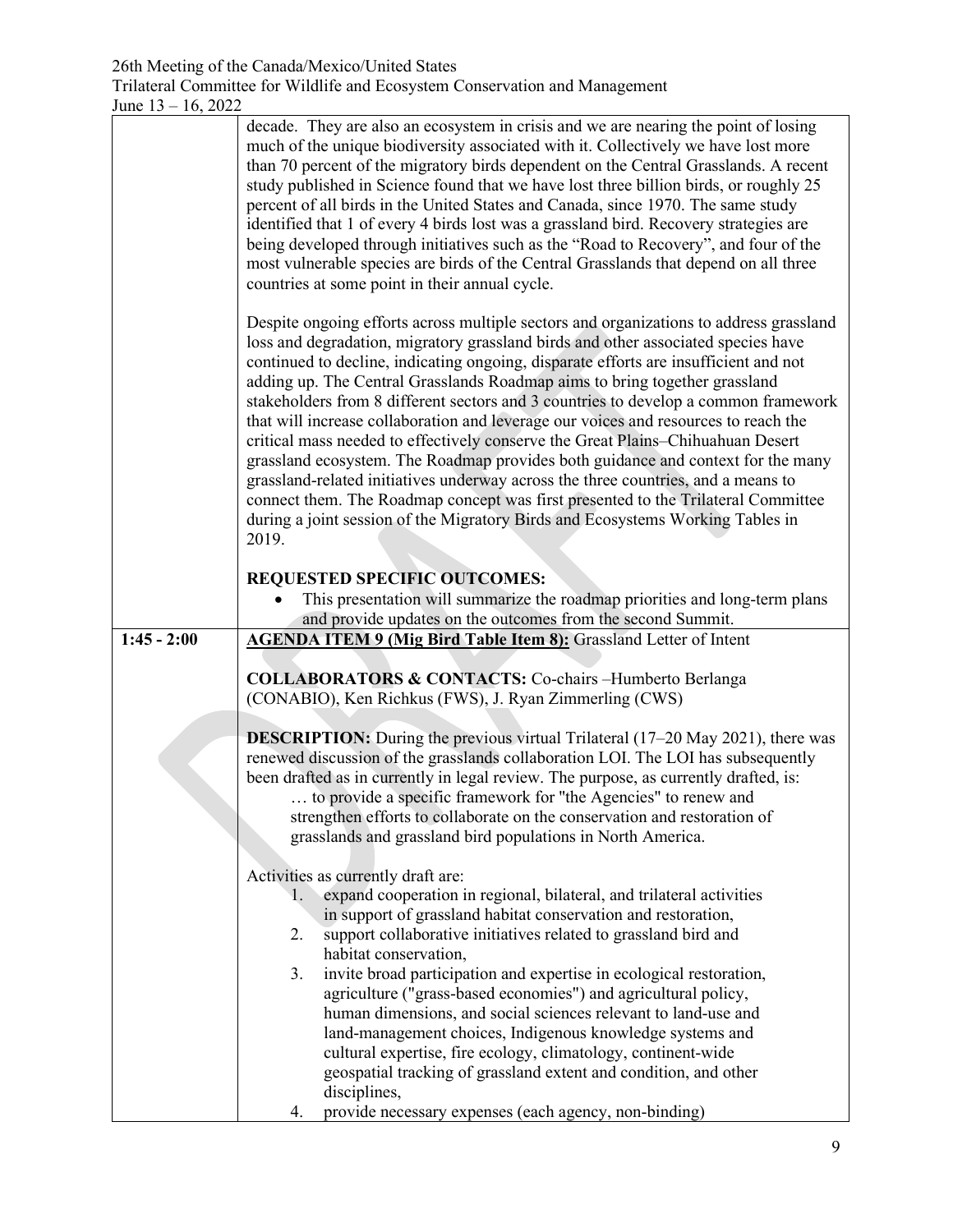Trilateral Committee for Wildlife and Ecosystem Conservation and Management June 13 – 16, 2022

| JUIL 19 = 10, 2022      |                                                                                                                                                                                                                                                                                                                                                                                                                                                                                                                                                                                                                                                                                                                                                                                                                                                                              |
|-------------------------|------------------------------------------------------------------------------------------------------------------------------------------------------------------------------------------------------------------------------------------------------------------------------------------------------------------------------------------------------------------------------------------------------------------------------------------------------------------------------------------------------------------------------------------------------------------------------------------------------------------------------------------------------------------------------------------------------------------------------------------------------------------------------------------------------------------------------------------------------------------------------|
|                         | make all non-proprietary technical information obtained<br>5.<br>available to the public to the extent permissible.                                                                                                                                                                                                                                                                                                                                                                                                                                                                                                                                                                                                                                                                                                                                                          |
|                         |                                                                                                                                                                                                                                                                                                                                                                                                                                                                                                                                                                                                                                                                                                                                                                                                                                                                              |
|                         | <b>REQUESTED SPECIFIC OUTCOMES:</b>                                                                                                                                                                                                                                                                                                                                                                                                                                                                                                                                                                                                                                                                                                                                                                                                                                          |
|                         | The LOI will be discussed in preparation for relevant signatures. The timeline<br>for signature will depend upon the legal review process in the three countries.                                                                                                                                                                                                                                                                                                                                                                                                                                                                                                                                                                                                                                                                                                            |
| $2:00 - 2:15$ pm        | <b>Break</b>                                                                                                                                                                                                                                                                                                                                                                                                                                                                                                                                                                                                                                                                                                                                                                                                                                                                 |
| $2:15 - 2:45$ pm        | <b>AGENDA ITEM 10:</b> Wildlife Health and Disease                                                                                                                                                                                                                                                                                                                                                                                                                                                                                                                                                                                                                                                                                                                                                                                                                           |
|                         | <b>COLLABORATORS &amp; CONTACTS: Samantha Gibbs (FWS)</b>                                                                                                                                                                                                                                                                                                                                                                                                                                                                                                                                                                                                                                                                                                                                                                                                                    |
|                         | <b>DESCRIPTION:</b> Brief overview of wildlife health and disease as it relates to<br>conservation and management of wild free-ranging species.                                                                                                                                                                                                                                                                                                                                                                                                                                                                                                                                                                                                                                                                                                                              |
|                         | <b>BACKGROUND:</b> Without healthy wildlife, we cannot achieve our mission of<br>wildlife conservation. There are numerous stressors that impact the resilience of wild<br>populations, including habitat loss, lack of genetic diversity, climate change, toxins,<br>and disease. As a result, successful wildlife management strategies include a<br>component that is dedicated to preparation, prevention, detection, and response to<br>wildlife disease challenges.                                                                                                                                                                                                                                                                                                                                                                                                    |
|                         | <b>REQUESTED SPECIFIC OUTCOMES:</b> Encourage the North American<br>conservation community to increase government capability and capacity in wildlife<br>health and disease work to more proactively prevent disease-related species declines.                                                                                                                                                                                                                                                                                                                                                                                                                                                                                                                                                                                                                               |
| $2:45 - 3:00 \text{pm}$ | Wildlife Health Joint Session with other tables, hosted by MBWT                                                                                                                                                                                                                                                                                                                                                                                                                                                                                                                                                                                                                                                                                                                                                                                                              |
|                         | <b>AGENDA ITEM 11: (Mig Bird Table Item 10):</b> Highly Pathogenic Avian Influenza<br>(HPAI) in Migratory Birds in Canada                                                                                                                                                                                                                                                                                                                                                                                                                                                                                                                                                                                                                                                                                                                                                    |
|                         | <b>COLLABORATORS &amp; CONTACTS: Cynthia Pekarik, Head - Wildlife Health</b><br>Unit, Environment and Climate Change Canada - Canadian Wildlife Service; Trevor<br>Thompson, Wildlife Health Biologist- Wildlife Health Unit, Environment and Climate<br>Change Canada - Canadian Wildlife Service; Michael Brown, Wildlife Health<br>Biologist-Wildlife Health Unit, Environment and Climate Change Canada - Canadian<br>Wildlife Service.                                                                                                                                                                                                                                                                                                                                                                                                                                  |
|                         | <b>DESCRIPTION:</b> This presentation will provide a status update of HPAI (H5N1) in<br>Canada and provide background of the current HPAI outbreak in Canada and the<br>North American context. It will include an update on the number of confirmed HPAI<br>cases in wild birds in Canada by species and province, as well as virus distribution. A<br>description of key findings from the latest international data will indicate the potential<br>impacts the virus could have on wild birds. This presentation will describe past and<br>current surveillance efforts in Canada and will recommend next steps for avian<br>influenza surveillance and intra-continental collaboration. This will include working<br>with responding agencies in the United States (e.g., USDA, USGS) and Mexico to<br>promote surveillance and reporting on continental spread of HPAI. |
|                         | BACKGROUND: In December 2021, HPAI (H5N1) was detected in a Great Black-<br>backed Gull on the Avalon Peninsula in Newfoundland, Canada marking the first<br>confirmed case of HPAI, subtype H5, in North America since 2015. As of March 21,                                                                                                                                                                                                                                                                                                                                                                                                                                                                                                                                                                                                                                |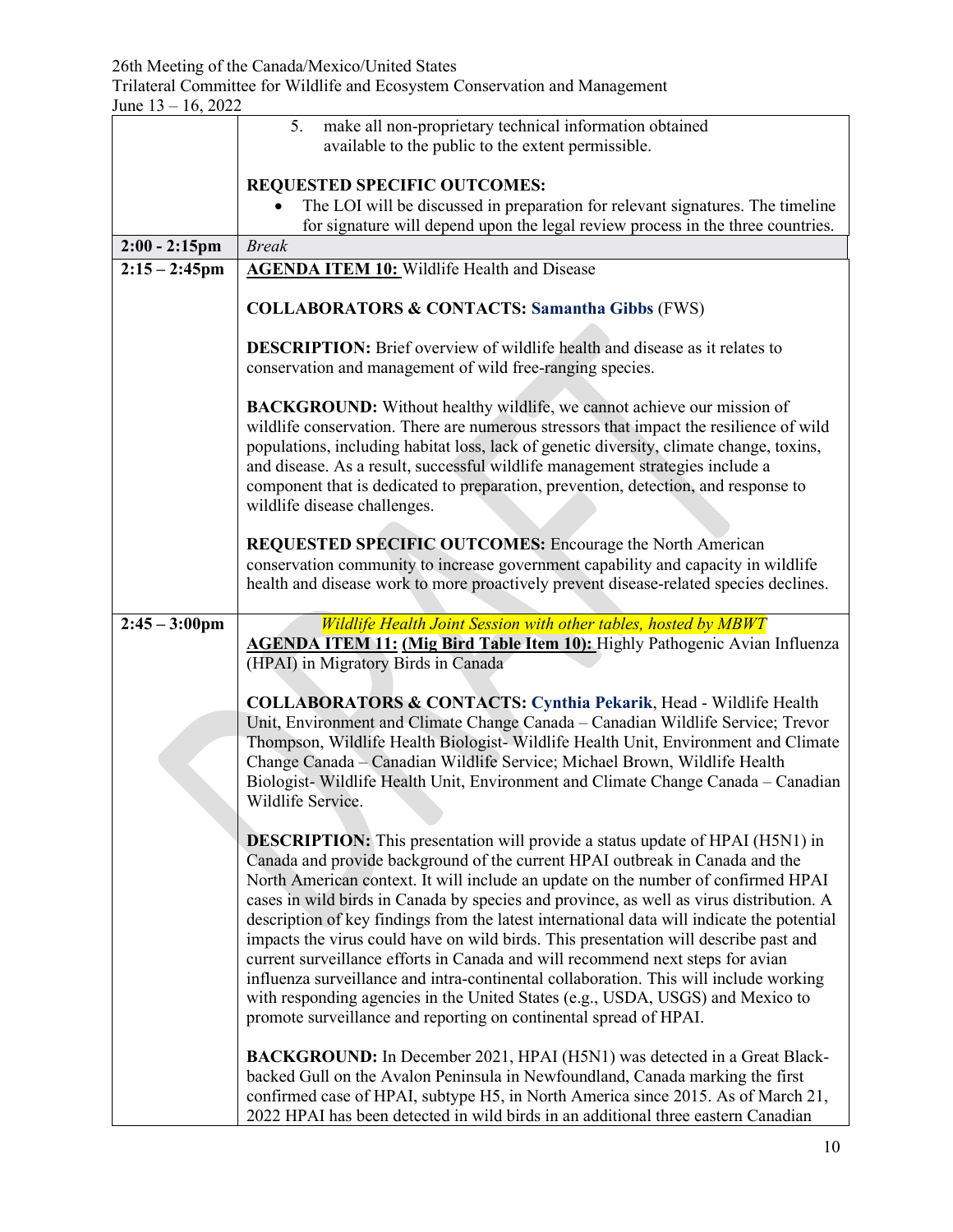|                                             | <b>Theme: Monarchs Science and Pollinators Conservation Session</b><br><b>Joint Session w/Species Table</b><br><b>DESCRIPTION:</b> The Monarch butterfly and pollinator conservation has a long-<br>standing history of successful tri-national collaborations. This session will include                                                                                                                                                                                                                                                                                                                                                                                                                                                                                                                                                                                                                                                                                                                                                                                     |
|---------------------------------------------|-------------------------------------------------------------------------------------------------------------------------------------------------------------------------------------------------------------------------------------------------------------------------------------------------------------------------------------------------------------------------------------------------------------------------------------------------------------------------------------------------------------------------------------------------------------------------------------------------------------------------------------------------------------------------------------------------------------------------------------------------------------------------------------------------------------------------------------------------------------------------------------------------------------------------------------------------------------------------------------------------------------------------------------------------------------------------------|
|                                             |                                                                                                                                                                                                                                                                                                                                                                                                                                                                                                                                                                                                                                                                                                                                                                                                                                                                                                                                                                                                                                                                               |
| $3:15 - 3:30$ pm<br>$3:30 - 5:00 \text{pm}$ |                                                                                                                                                                                                                                                                                                                                                                                                                                                                                                                                                                                                                                                                                                                                                                                                                                                                                                                                                                                                                                                                               |
|                                             | <b>REQUESTED SPECIFIC OUTCOMES:</b> Identify areas were Tri-national<br>coordination can inform decision-making to reduce and avoid future spread of HPAI.<br><b>Break</b>                                                                                                                                                                                                                                                                                                                                                                                                                                                                                                                                                                                                                                                                                                                                                                                                                                                                                                    |
|                                             | <b>DESCRIPTION:</b> Discussion of how each country is addressing HPAI                                                                                                                                                                                                                                                                                                                                                                                                                                                                                                                                                                                                                                                                                                                                                                                                                                                                                                                                                                                                         |
|                                             | <b>COLLABORATORS &amp; CONTACTS:</b> Co-chairs -Humberto Berlanga<br>(CONABIO), Ken Richkus (FWS), J. Ryan Zimmerling (CWS)                                                                                                                                                                                                                                                                                                                                                                                                                                                                                                                                                                                                                                                                                                                                                                                                                                                                                                                                                   |
|                                             | Approaches to Addressing Highly Pathogenic Avian Influenza (HPAI)                                                                                                                                                                                                                                                                                                                                                                                                                                                                                                                                                                                                                                                                                                                                                                                                                                                                                                                                                                                                             |
| $3:00 - 3:15$ pm                            | committed to working with the United States and Mexico to advance a collaborative<br>approach to risk management towards this threat to wildlife and ecosystems in North<br>America. A continent-wide HPAI reporting dashboard should be pursued. The ECCC<br>is also committed to approaching this wildlife disease outbreak from an international<br>One Health perspective and welcomes collaboration from partners in Mexico and<br>United States.<br><b>AGENDA ITEM 12 (Mig Bird Table Item 14):</b> Tri-national Discussion on                                                                                                                                                                                                                                                                                                                                                                                                                                                                                                                                          |
|                                             | REQUESTED SPECIFIC OUTCOMES: A continental approach to surveillance<br>and reporting on distribution and spread of HPAI in wild birds benefits global wild<br>bird populations, the commercial poultry industry and human health. Canada is                                                                                                                                                                                                                                                                                                                                                                                                                                                                                                                                                                                                                                                                                                                                                                                                                                   |
|                                             | The Environment and Climate Change Canada (ECCC) has responded to this<br>outbreak, in collaboration with the Canadian Food Inspection Agency (CFIA), the<br>Public Health Agency of Canada (PHAC), Provincial/Territorial governments and the<br>Canadian Wildlife Health Cooperative (CWHC).                                                                                                                                                                                                                                                                                                                                                                                                                                                                                                                                                                                                                                                                                                                                                                                |
|                                             | provinces as well as in British Columbia on the west coast. The HPAI virus<br>circulating in Canada is subtype H5N1, clade 2.3.4.4b, and corresponds to the HPAI<br>virus circulating throughout Europe beginning spring 2021 and into winter 2022.<br>Mortalities in a wide range of bird species in Europe have been confirmed as a result<br>of HPAI H5N1 infection, including in species at risk. Current surveillance efforts in<br>North America indicate a wide distribution of H5N1 throughout the Atlantic Flyway,<br>and detections of H5N1 in wild birds have occurred throughout all four continental<br>flyways. Mortality events across a range of species have been observed in both Europe<br>and North America with confirmed cases of H5N1 among the birds affected.<br>Therefore, there is a concern for North American species at risk and migratory bird<br>populations. Commercial poultry operations across multiple provinces and states have<br>reported H5N1 positive cases and the industry has already incurred large-scare loss of<br>livestock. |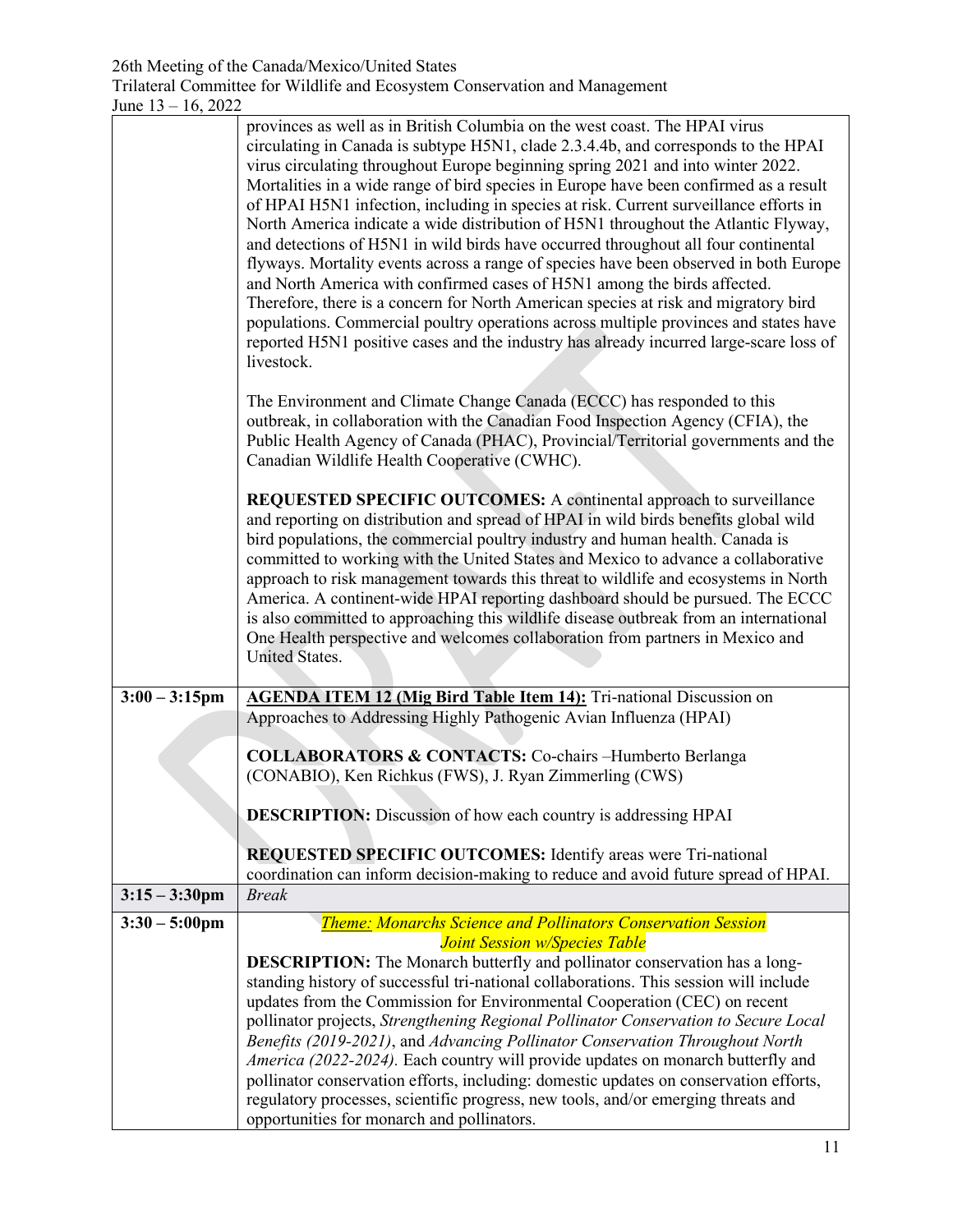| <b>BACKGROUND:</b> The Trilateral Committee serves as an important arena for<br>information sharing, strategic coordination and identifying shared priorities. With<br>support from the Commission for Environmental Cooperation, the three countries<br>have worked together to generate a growing portfolio of impactful tri-national<br>monarch and pollinator outcomes, including: The North American Monarch<br>Conservation Plan, the Tri-national Monarch Conservation Science Partnership, the<br>Trinational Monarch Knowledge Network, and the State of Knowledge on North<br>American Pollinator Conservation. Recent efforts are working to advance tri-national<br>pollinator strategies and native bee inventory and monitoring. |
|------------------------------------------------------------------------------------------------------------------------------------------------------------------------------------------------------------------------------------------------------------------------------------------------------------------------------------------------------------------------------------------------------------------------------------------------------------------------------------------------------------------------------------------------------------------------------------------------------------------------------------------------------------------------------------------------------------------------------------------------|
| REQUESTED SPECIFIC OUTCOMES: To share information on national-scale<br>planning, conservation and research initiatives. To identify areas of collaboration<br>across the three countries and promote information sharing.                                                                                                                                                                                                                                                                                                                                                                                                                                                                                                                      |
| <b>AGENDA ITEM 13:</b> Strengthening Regional Pollinator Conservation to Secure<br>Local Benefits (2019-2021), and Advancing Pollinator Conservation Throughout<br>North America (2022-2024)                                                                                                                                                                                                                                                                                                                                                                                                                                                                                                                                                   |
| <b>COLLABORATORS &amp; CONTACTS: Lucie Robidoux, CEC</b>                                                                                                                                                                                                                                                                                                                                                                                                                                                                                                                                                                                                                                                                                       |
| <b>AGENDA ITEM 14:</b> Monarch and Pollinators: Regulatory and Conservation Efforts<br>Update<br><b>COLLABORATORS &amp; CONTACTS: Brad Potter (FWS); Elizabeth Hill</b><br>(USDA); James Weaver (FWS)                                                                                                                                                                                                                                                                                                                                                                                                                                                                                                                                          |
| <b>AGENDA ITEM 15:</b> Monarch and Pollinators: Regulatory and Conservation Efforts,<br>and Science Updates<br><b>COLLABORATORS &amp; CONTACTS: Greg Mitchell (ECCC); Steve Javorek</b><br>(Agriculture and Agri-Food Canada)                                                                                                                                                                                                                                                                                                                                                                                                                                                                                                                  |
| <b>AGENDA ITEM 16:</b> Monarch Conservation Updates and National Pollinator<br><b>Conservation Strategy</b><br><b>COLLABORATORS &amp; CONTACTS:</b>                                                                                                                                                                                                                                                                                                                                                                                                                                                                                                                                                                                            |

# **WEDNESDAY, June 15, 2022**

| $1:00 - 1:20$ pm | <b>Theme: 30x30 Country Updates</b>                                                   |
|------------------|---------------------------------------------------------------------------------------|
|                  | <b>AGENDA ITEM 17:</b> Terrestrial and marine protection in Canada: Progress towards  |
|                  | 30 percent.                                                                           |
|                  | <b>COLLABORATORS &amp; CONTACTS: Olaf Jensen (Canadian Wildlife Service),</b>         |
|                  | <b>Anne Dufresne</b> (Marine Conservation Operational Policy).                        |
|                  | Adriana Bacheschi (Parks Canada).                                                     |
|                  |                                                                                       |
|                  | <b>DESCRIPTION:</b> Canada hosts and manages 30 percent of the world's boreal forest, |
|                  | 20 percent of freshwater resources, the longest coastline, and one of the largest     |
|                  | marine territories (7th largest EEZ). Canada is a member of the High Ambition         |
|                  | Coalition for Nature and People and is committed to protecting 30 percent by 2030.    |
|                  | Canada currently protects 13.5 percent of land and freshwater, and 13.9 percent of    |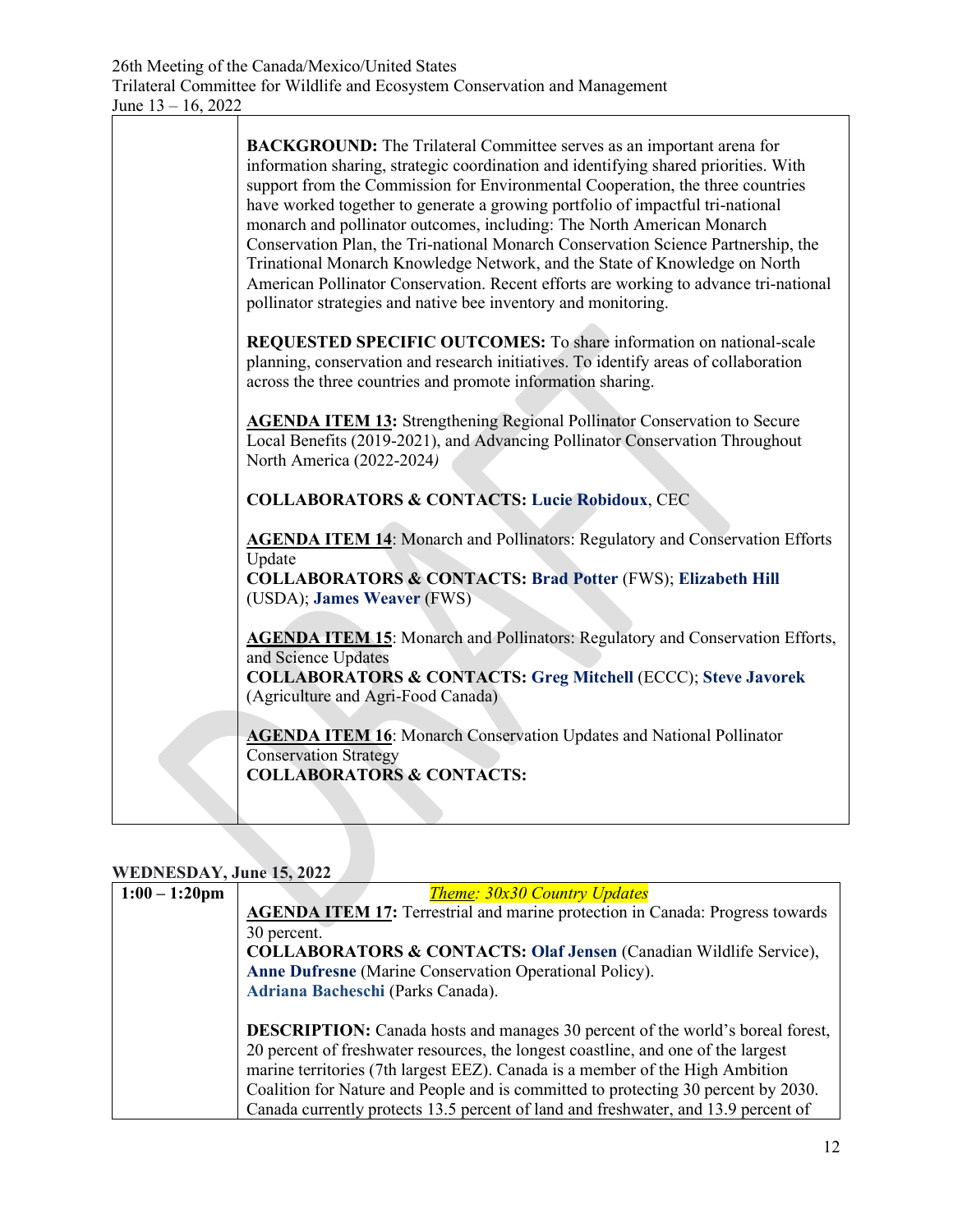Trilateral Committee for Wildlife and Ecosystem Conservation and Management

|                  | oceans and coastal environments. Indigenous Protected Areas, Privately Protected                                                                                           |
|------------------|----------------------------------------------------------------------------------------------------------------------------------------------------------------------------|
|                  | Areas, and Other Effective Conservation Measures are some of the important<br>components of Canada's Nature Legacy Plan. ECCC, DFO and PCA will present                    |
|                  | examples of recent progress.                                                                                                                                               |
|                  |                                                                                                                                                                            |
|                  | <b>REQUESTED SPECIFIC OUTCOMES:</b>                                                                                                                                        |
|                  | To share information on national-scale planning, conservation and research<br>initiatives. To identify areas of collaboration across the three countries and promote       |
|                  | information sharing.                                                                                                                                                       |
| $1:20 - 1:40$ pm | AGENDA ITEM 18: Supporting the Global 30x30 Initiative - U.S. Perspective.                                                                                                 |
|                  |                                                                                                                                                                            |
|                  | <b>COLLABORATORS &amp; CONTACTS: Jillian Cohen (Conservation Coordinator,</b><br>FWS), Cynthia Martinez (Chief, NWRS, FWS), Deb Rocque (Assistant Director of              |
|                  | Science Applications, FWS).                                                                                                                                                |
|                  |                                                                                                                                                                            |
|                  | <b>DESCRIPTION:</b> The FWS is well positioned to advance our nation's goal to                                                                                             |
|                  | conserve 30 percent of our lands and waters by 2030. "Working with others" is                                                                                              |
|                  | central to the mission of the FWS, and we know there is no one-size-fits-all solution<br>to fish and wildlife conservation. Through the NWRS and affiliated partnership    |
|                  | programs, the FWS facilitates conservation across the United States and territories,                                                                                       |
|                  | including coastal and marine ecosystems. More importantly, we are positioned                                                                                               |
|                  | to build a resilient future for people and wildlife by working alongside a diverse and                                                                                     |
|                  | equitable network of local communities, private landowners, individuals, non-profits,                                                                                      |
|                  | state and Tribal governments, and other federal agencies.                                                                                                                  |
|                  | We continue to support efforts with our State partners and others to accomplish                                                                                            |
|                  | landscape conservation planning and design (LCD) and engage in the identification                                                                                          |
|                  | of conservation targets and partnership opportunities that lead to meaningful and                                                                                          |
|                  | coordinated conservation efforts and protection of public and private lands and                                                                                            |
|                  | waters. We help incorporate climate science into LCDs and identify opportunities<br>tied to mitigation and adaptation so that we and our partners are applying our limited |
|                  | resources in the most effective manner. We will discuss these ideas and more during                                                                                        |
|                  | our presentation.                                                                                                                                                          |
|                  |                                                                                                                                                                            |
|                  | REQUESTED SPECIFIC OUTCOMES:<br>To introduce the United States guidance and perspective and explore how our<br>$\blacksquare$                                              |
|                  | activities may support Trilateral objectives.                                                                                                                              |
|                  | Exchange information to foster and nurture continental communication in North<br>н.                                                                                        |
|                  | America.                                                                                                                                                                   |
|                  | Identification of new partners and discuss opportunities for future collaboration<br>٠                                                                                     |
| $1:40 - 2:00$ pm | at a Trilateral level.<br>AGENDA ITEM 19: Supporting the Global 30x30 Initiative - Mexico Perspective.                                                                     |
|                  |                                                                                                                                                                            |
|                  | <b>COLLABORATORS &amp; CONTACTS: TBD</b> (Foreign Affairs Ministry).                                                                                                       |
|                  |                                                                                                                                                                            |
|                  | <b>DESCRIPTION:</b>                                                                                                                                                        |
|                  | <b>REQUESTED SPECIFIC OUTCOMES:</b>                                                                                                                                        |
| $2:00 - 2:15$ pm | <b>Break</b>                                                                                                                                                               |
| $2:15 - 2:45$ pm | <b>Theme: Measuring Success for 30x30 - challenges and opportunities</b>                                                                                                   |
|                  |                                                                                                                                                                            |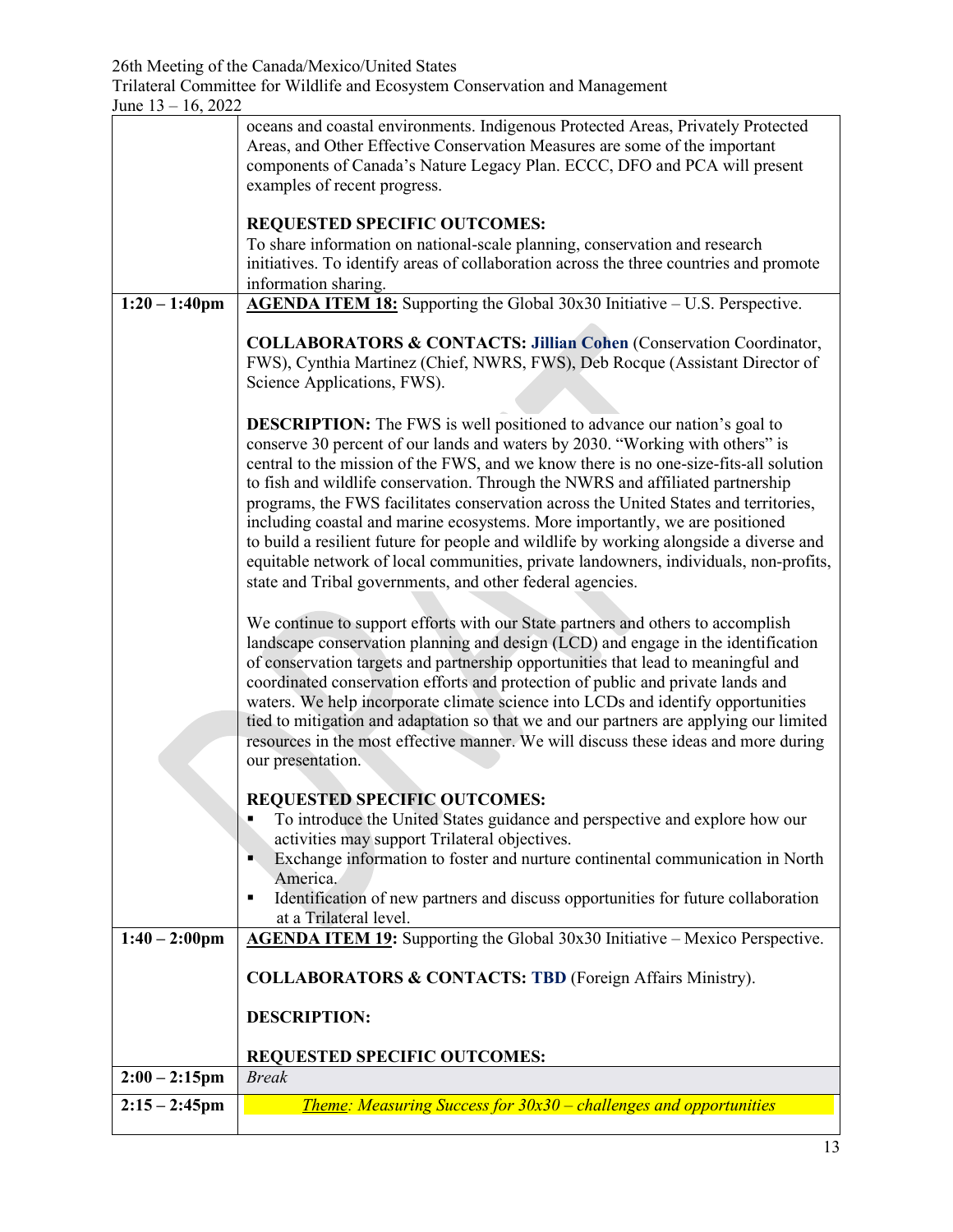| JUIL 19 = 10, 2022 |                                                                                       |
|--------------------|---------------------------------------------------------------------------------------|
|                    | <b>AGENDA ITEM 20:</b> Scanning the Horizon: Emerging Issues for Parks and            |
|                    | Protected Areas in Canada                                                             |
|                    |                                                                                       |
|                    | <b>COLLABORATORS &amp; CONTACTS: Karen Richardson (Parks Canada), Jeff</b>            |
|                    | Truscott (Parks Canada), Canadian Parks Collective for Innovation and Leadership      |
|                    | (CPCIL), Academics and partner organizations.                                         |
|                    |                                                                                       |
|                    | <b>DESCRIPTION:</b> Parks Canada in partnership with the Canadian Parks Collective    |
|                    | for Innovation and Leadership (CPCIL) brought together expertise from academia,       |
|                    | government, NGOs, and conservation foundations to identify emerging issues and        |
|                    | concerns not yet being adequately addressed that have the potential to significantly  |
|                    | impact protected and conserved areas in Canada over the next 5 to 10 years. The       |
|                    | nearly 200 identified issues were triaged to the 15 top "horizon issues" using a      |
|                    | modified Delphi technique. These horizon issues were then compared against the        |
|                    | findings of the annual horizon scans by Sutherland et al. from 2017-2021 on           |
|                    | emerging global biological conservation issues.                                       |
|                    |                                                                                       |
|                    | Parks Canada is currently examining options on using the results to inform            |
|                    | ecosystem conservation and management in Canada's protected and conserved areas       |
|                    | and is mapping current activities against the most highly ranked issues through a     |
|                    | review of funded Parks Canada programs. Preliminary results will be presented         |
|                    | along with some of the benefits and limitations of using this methodology for         |
|                    | identifying emerging issues.                                                          |
|                    | <b>BACKGROUND:</b> Climate change has been recognized as one of the major drivers     |
|                    | of biodiversity loss in recent years (Sala et al. 2000), due to a strong effect on    |
|                    | demographic, geographic and ecosystem processes (Sala et al. 2000; Williams et al.    |
|                    | 2007), acting synergistically with other environmental degradation factors, such as   |
|                    | habitat loss, pollution, and overexploitation (Saunders et al. 1991). Promoting       |
|                    | ecological connectivity following climate gradients between protected areas and       |
|                    | vegetation fragments across countries may facilitate species moving in order to track |
|                    | suitable climates in face of global change (Nuñez et al., 2013).                      |
|                    |                                                                                       |
|                    | REQUESTED SPECIFIC OUTCOMES: Discussion on benefits and limitations to                |
|                    | this approach.                                                                        |
| $2:45 - 3:15$ pm   | Discussion                                                                            |
| $3:15 - 3:30$ pm   | <b>Break</b>                                                                          |
|                    |                                                                                       |
| $3:30 - 3:50$ pm   | <b>Theme: Landscape Conservation and Climate Change</b>                               |
|                    | <b>AGENDA ITEM 21:</b> Feasibility assessment for use of NatureServe Habitat and      |
|                    | Ecosystem Climate Change Vulnerability Index at Canadian National Parks.              |
|                    | <b>COLLABORATORS &amp; CONTACTS: Alex MacDonald (Parks Canada); Patrick</b>           |
|                    | Comer (Nature Serve); Michael Pekrul (Parks Canada).                                  |
|                    |                                                                                       |
|                    | <b>DESCRIPTION:</b> NatureServe has developed and applied a climate change            |
|                    | vulnerability index (HCCVI) for use with habitats and ecosystem types; providing a    |
|                    | complement to similar vulnerability assessment tools for individual species. For this |
|                    | effort, we conducted a large-scale review of existing terrestrial ecosystem           |
|                    | classifications and map products (for example, Canadian National Vegetation           |
|                    | Classification (CNVC), Ecological Land Classification, wildlife habitat               |
|                    | classifications and maps, NatureServe terrestrial ecosystems classification, etc.)    |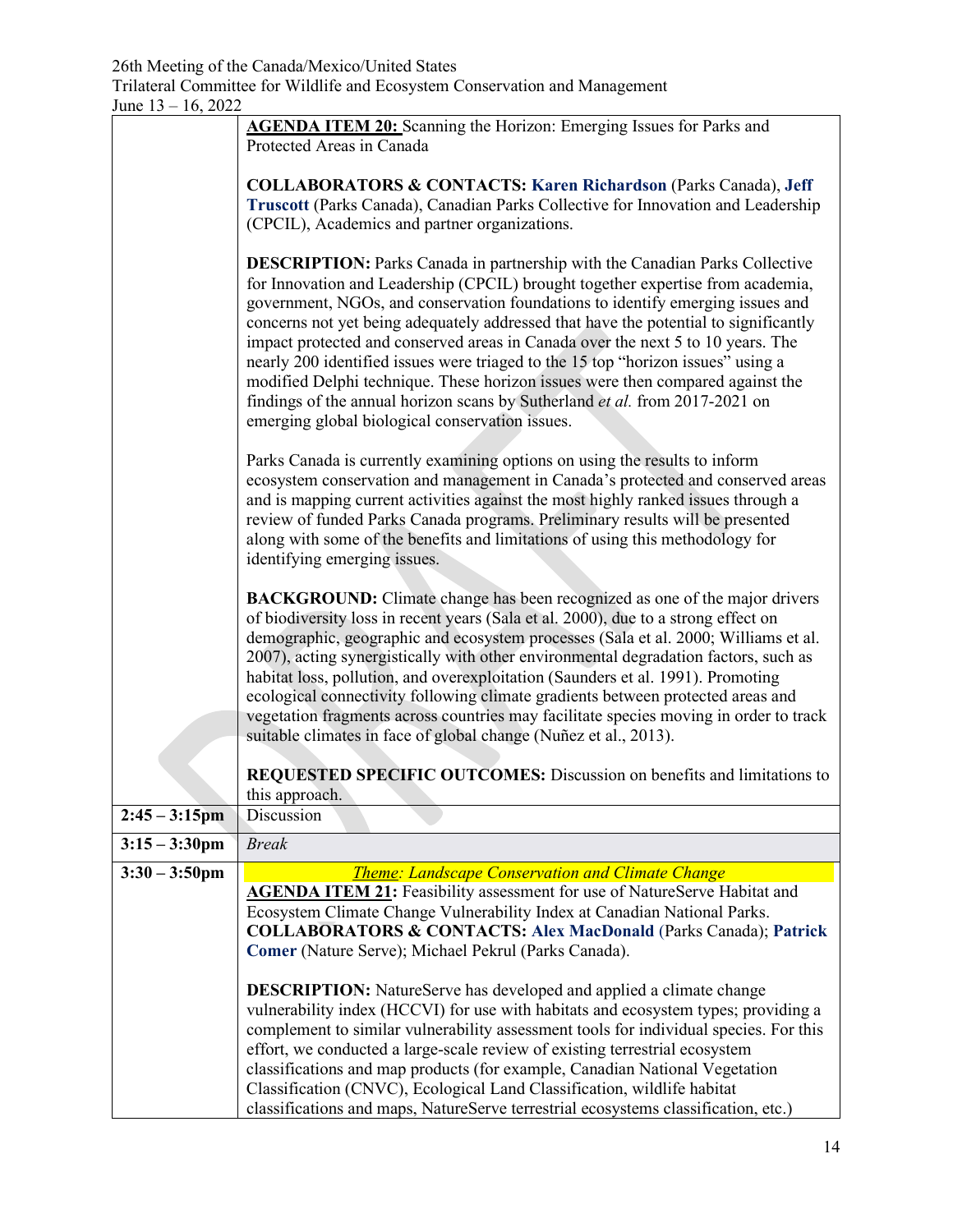|                         | available at the national or international scale within Canada, including Parks<br>Canada's Natural Regions. We provided an overview and comparison of each<br>classification system.                                                                                                                                                                                                                                                                                                                                                                                                                                                                                                                                                                    |
|-------------------------|----------------------------------------------------------------------------------------------------------------------------------------------------------------------------------------------------------------------------------------------------------------------------------------------------------------------------------------------------------------------------------------------------------------------------------------------------------------------------------------------------------------------------------------------------------------------------------------------------------------------------------------------------------------------------------------------------------------------------------------------------------|
|                         | Secondly, we reviewed potential information sources used to characterize ecological<br>integrity of the above ecosystem classification units is needed as part of HCCVI<br>implementation (e.g., from Parks Canada ecological integrity of national parks, State<br>of park reports for National Parks - Parks Canada Agency (pc.gc.ca) and academic<br>sources. With assessments of these two topic areas completed, NatureServe<br>recommended the CNVC as one primary classification system and major sources of<br>ecological integrity information that can be utilized consistently within the HCCVI<br>framework at Parks Canada administered locations across Canada. A report and<br>companion presentation summarized findings of the project. |
|                         | <b>REQUESTED SPECIFIC OUTCOMES:</b>                                                                                                                                                                                                                                                                                                                                                                                                                                                                                                                                                                                                                                                                                                                      |
|                         | Participant review and response to findings of feasibility study. Discuss<br>options for advancement across Canada, the United States, and Mexico.                                                                                                                                                                                                                                                                                                                                                                                                                                                                                                                                                                                                       |
| $3:50 - 4:10 \text{pm}$ | <b>AGENDA ITEM 22:</b> The Civilian Climate Corps: Improving understanding of                                                                                                                                                                                                                                                                                                                                                                                                                                                                                                                                                                                                                                                                            |
|                         | climate change for an uncertain future on wildlife refuges.                                                                                                                                                                                                                                                                                                                                                                                                                                                                                                                                                                                                                                                                                              |
|                         | <b>COLLABORATORS &amp; CONTACTS: Ashley Garcia (Hispanic Access</b><br>Foundation), Benjamin Newman (Hispanic Access Foundation); Daniel Asyn,<br>(Hispanic Access Foundation); Denna Martinez, (Hispanic Access Foundation);<br>Gabriel Van Praag, (Hispanic Access Foundation); Lane Lopez, (Hispanic Access<br>Foundation); Jaron Ming, (FWS), Jennifer Wilkening, (FWS); Kurt Johnson, (FWS);<br>Scott Covington, (FWS).                                                                                                                                                                                                                                                                                                                             |
|                         |                                                                                                                                                                                                                                                                                                                                                                                                                                                                                                                                                                                                                                                                                                                                                          |
|                         | <b>BACKGROUND:</b> The FWS NWRS partnered with the Hispanic Access Foundation<br>to place six Civilian Climate Corps (CCC) Fellows across five FWS regions to<br>evaluate the long term impacts that climate change will have on refuge resources.<br>Although refuges are protected from anthropogenic stressors (e.g., urbanization) the<br>effects of increasing global temperatures still pose a threat to wildlife and habitat.<br>Through this program the fellows will be assessing climate change at local and<br>regional scales, conducting climate change vulnerability and risk assessments, and<br>recommending climate considerations into management and planning documents.                                                              |
|                         | <b>DESCRIPTION:</b> The CCC Fellows have been working to develop a rapid climate<br>vulnerability and risk assessment to aide refuge managers in implementing the<br>Resist, Accept, and Direct (RAD) framework when considering the long-term<br>impacts of climate change. The presentation will address:                                                                                                                                                                                                                                                                                                                                                                                                                                              |
|                         | What the four phases of the assessment are and how it will help to identify<br>the sensitivity, exposure, and adaptive capacity of the Resources of Concerns<br>(ROCs) on the refuge.                                                                                                                                                                                                                                                                                                                                                                                                                                                                                                                                                                    |
|                         | The potential impact that climate change will have on the refuge system and<br>٠                                                                                                                                                                                                                                                                                                                                                                                                                                                                                                                                                                                                                                                                         |
|                         | how refuge managers can use the product to plan for a changing climate.<br>What the RAD Framework is and how it will be used before making<br>٠                                                                                                                                                                                                                                                                                                                                                                                                                                                                                                                                                                                                          |
|                         | recommendations to determine the best management strategies to<br>implement.                                                                                                                                                                                                                                                                                                                                                                                                                                                                                                                                                                                                                                                                             |
|                         | Using available models to determine the shifts in the ecological conditions at<br>each refuge to determine the potential ecological trajectory.                                                                                                                                                                                                                                                                                                                                                                                                                                                                                                                                                                                                          |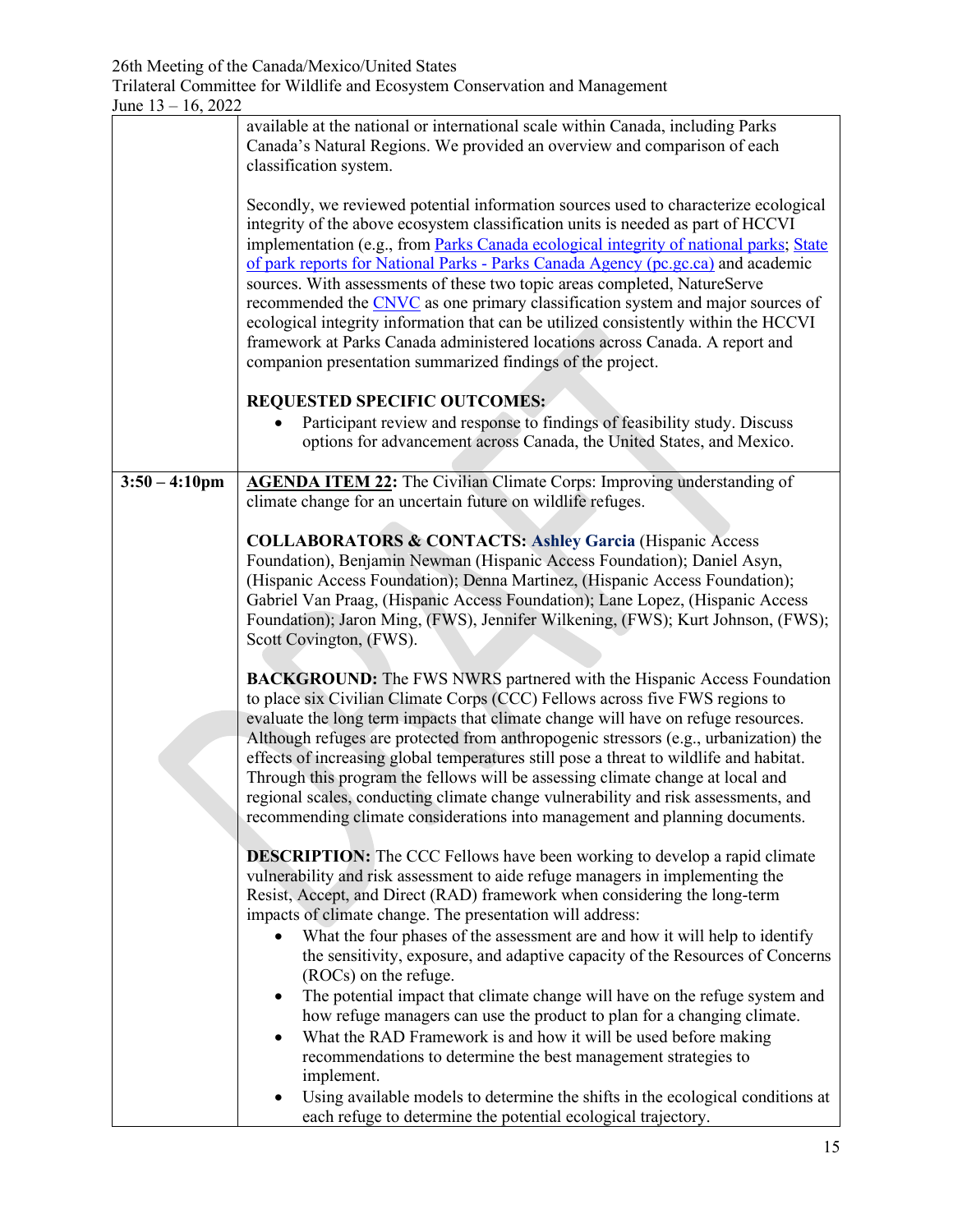|                         | How the vulnerability and risk assessment using the RAD Framework could<br>potentially be implemented at other refuges across the regions.                                 |
|-------------------------|----------------------------------------------------------------------------------------------------------------------------------------------------------------------------|
|                         | REQUESTED SPECIFIC OUTCOMES:                                                                                                                                               |
|                         | Share knowledge of the work that is being done by the CCC Fellows and                                                                                                      |
|                         | FWS to incorporate climate change impacts into management objectives and                                                                                                   |
|                         | planning documents.<br>Share knowledge of the RAD Framework and how it can be used to help                                                                                 |
|                         | refuge managers make management decisions.                                                                                                                                 |
|                         | Discuss the opportunity for these assessments to be used at other refuges<br>across the nation.                                                                            |
| $4:10 - 4:30$ pm        | <b>AGENDA ITEM 23:</b> Modernizing Parks Canada's approach to multi-species action                                                                                         |
|                         | planning: integrating climate-smart conservation and ecological connectivity.                                                                                              |
|                         | <b>COLLABORATORS &amp; CONTACTS: Darien Ure, Parks Canada, Elizabeth</b><br>Nelson, Parks Canada; Hillary Harrop Archibald, Parks Canada, Alison Cassidy,<br>Parks Canada. |
|                         |                                                                                                                                                                            |
|                         | <b>DESCRIPTION:</b> Parks Canada has been renewing its approach to multi-species<br>action planning to enhance its contribution to both the Nature Legacy initiative as    |
|                         | well as the Pan-Canadian Approach to Transforming Species at Risk Conservation in                                                                                          |
|                         | Canada. This has involved adapting the current recovery planning program to more<br>deeply and deliberately consider and incorporate the priority areas of: (i) landscape- |
|                         | scale conservation; (ii) ecological connectivity; (iii) climate-smart conservation; and                                                                                    |
|                         | (iv) Indigenous conservation and cultural keystone species. In addition to these                                                                                           |
|                         | areas, we're also looking at how adaptive management frameworks can support and<br>improve the action planning process and in particular, exploring use of the Open        |
|                         | Standards for the Practice of Conservation (i.e., Conservation Standards).                                                                                                 |
|                         | This presentation will focus on proposed approaches to: (i) better integrate                                                                                               |
|                         | ecological connectivity as a key consideration for species at risk planning and<br>recovery; and (ii) develop climate-smart action plans through consideration of          |
|                         | climate change projections, impacts, vulnerabilities and adaptation approaches.                                                                                            |
|                         | Tools and resources in development will be shared, as well as initial lessons learned                                                                                      |
|                         | from pilot initiatives.                                                                                                                                                    |
|                         | <b>REQUESTED SPECIFIC OUTCOMES:</b> The presenters would be interested to                                                                                                  |
|                         | hear from others working towards integrating climate-smart conservation and                                                                                                |
|                         | ecological connectivity into conservation planning. - Are other organizations using<br>similar approaches and tools? What are alternative approaches that Parks Canada     |
|                         | may want to explore? Are there opportunities to collaborate and learn from one                                                                                             |
| $4:30 - 4:50 \text{pm}$ | another?                                                                                                                                                                   |
|                         | AGENDA ITEM 24: Ecosystem-Based Adaptation (EbA) in the Gulf of Mexico.                                                                                                    |
|                         | <b>COLLABORATORS &amp; CONTACTS: María del Pilar Salazar Vargas and</b>                                                                                                    |
|                         | Margarita Caso (INECC), SEMARNAT, the World Resources Institute (WRI), and<br>The Ocean Foundation (TOF).                                                                  |
|                         |                                                                                                                                                                            |
|                         | <b>DESCRIPTION:</b> The results on the study, prioritization and monitoring and                                                                                            |
|                         | evaluation of adaptation measures, especially blue carbon in Tuxpan, Veracruz and<br>Celestún, Yucatán, linked to Ecosystem-Based Adaptation (EbA).                        |
|                         |                                                                                                                                                                            |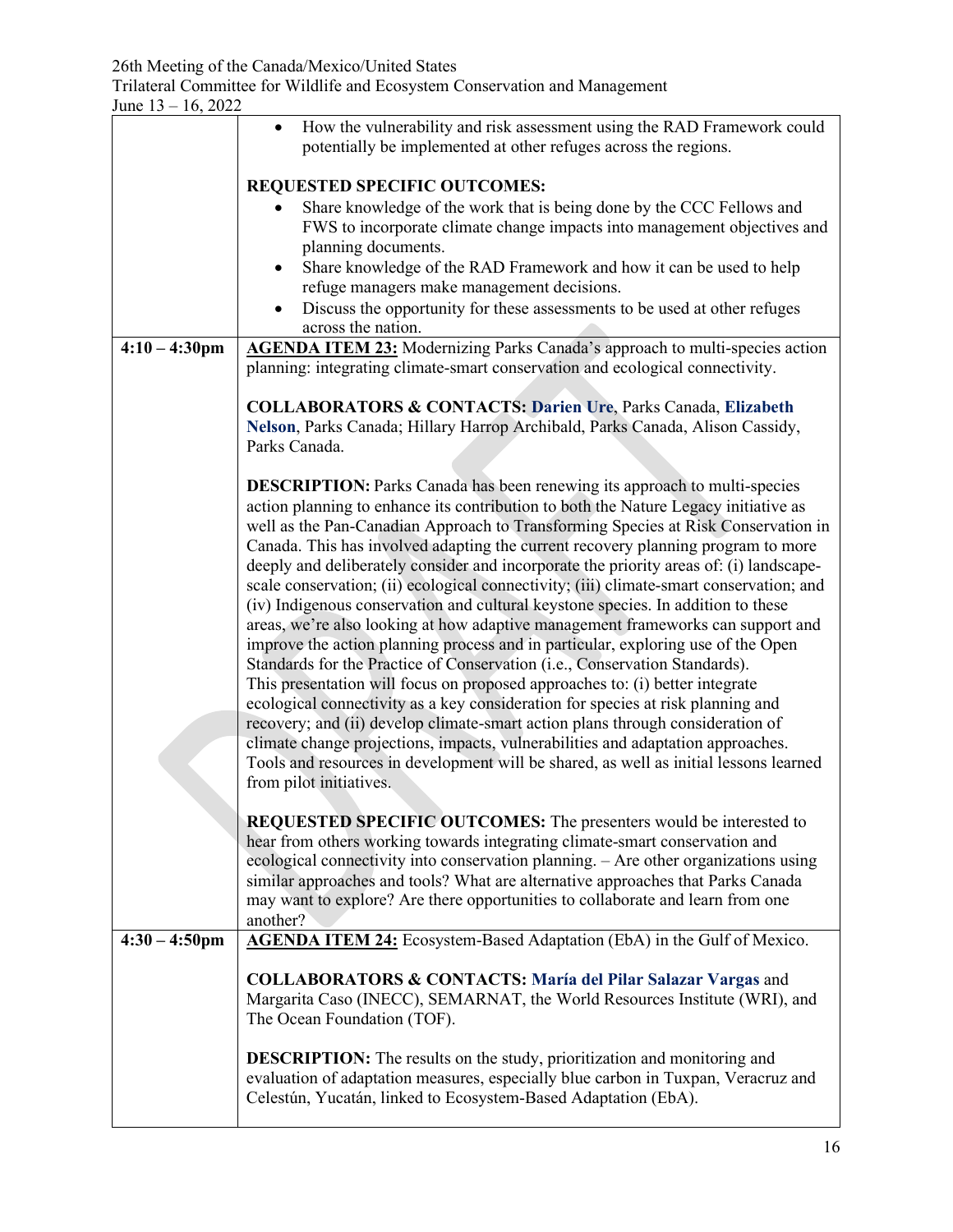26th Meeting of the Canada/Mexico/United States

Trilateral Committee for Wildlife and Ecosystem Conservation and Management

| June $13 - 16$ , 2022 |  |
|-----------------------|--|
|-----------------------|--|

|                         | <b>BACKGROUND:</b> The project was designed and led technically by the INECC, and<br>implemented by the WRI and TOF (TOF) within the framework of the Climate<br>Action Enhancement Package (CAEP) of the NDC Partnership.     |
|-------------------------|--------------------------------------------------------------------------------------------------------------------------------------------------------------------------------------------------------------------------------|
|                         | REQUESTED SPECIFIC OUTCOMES: Exchange of experiences and lessons<br>learned from the project "A460 - Adaptation based on Coastal Ecosystems, Lower<br>Watershed of the Municipality of Tuxpan, Veracruz and Celestún, Yucatán. |
| $4:50 - 5:00 \text{pm}$ | Discussion                                                                                                                                                                                                                     |

## **THURSDAY, June 16, 2022**

| $1:00 - 1:20$ pm | <b>Theme: Equity and Diversity in Ecosystem Conservation</b>                                                                                                                                                                                                                                                                                                                                                                                                                                                                                                                                                                                                                                                                                                                                                                                                                                                                                                              |
|------------------|---------------------------------------------------------------------------------------------------------------------------------------------------------------------------------------------------------------------------------------------------------------------------------------------------------------------------------------------------------------------------------------------------------------------------------------------------------------------------------------------------------------------------------------------------------------------------------------------------------------------------------------------------------------------------------------------------------------------------------------------------------------------------------------------------------------------------------------------------------------------------------------------------------------------------------------------------------------------------|
|                  | <b>AGENDA ITEM 25:</b> A Young Naturalist's Perspective on Engagement Programs.                                                                                                                                                                                                                                                                                                                                                                                                                                                                                                                                                                                                                                                                                                                                                                                                                                                                                           |
|                  |                                                                                                                                                                                                                                                                                                                                                                                                                                                                                                                                                                                                                                                                                                                                                                                                                                                                                                                                                                           |
|                  | <b>COLLABORATORS &amp; CONTACTS: Genevieve Leroux, independent Monarch</b>                                                                                                                                                                                                                                                                                                                                                                                                                                                                                                                                                                                                                                                                                                                                                                                                                                                                                                |
|                  | Butterfly Conservationist, Gilles Seutin, Chief Scientist, Parks Canada.                                                                                                                                                                                                                                                                                                                                                                                                                                                                                                                                                                                                                                                                                                                                                                                                                                                                                                  |
|                  | <b>DESCRIPTION:</b> I am a 16-year-old naturalist and monarch butterfly<br>conservationist. Over the seven years I have been involved in monarch conservation,<br>I have participated in a variety of initiatives, including citizen science, community<br>involvement programs, and supporting academic research. I will review the projects<br>and programs I have been involved in and give a young person's perspective on what<br>is going well and what could be improved for a more comprehensive and engaging<br>experience for the younger generation interested in the natural world.<br>REQUESTED SPECIFIC OUTCOMES: To share youth experience with the<br>working table and discuss ways to enhance youth engagement.                                                                                                                                                                                                                                         |
| $1:20 - 1:40$ pm | <b>AGENDA ITEM 26:</b> Engaging Youth through Environmental Justice from a                                                                                                                                                                                                                                                                                                                                                                                                                                                                                                                                                                                                                                                                                                                                                                                                                                                                                                |
|                  | Grassroots Perspective on a National Wildlife Refuge (NWR), Valle de Oro                                                                                                                                                                                                                                                                                                                                                                                                                                                                                                                                                                                                                                                                                                                                                                                                                                                                                                  |
|                  | Environmental Justice Leadership Team.                                                                                                                                                                                                                                                                                                                                                                                                                                                                                                                                                                                                                                                                                                                                                                                                                                                                                                                                    |
|                  |                                                                                                                                                                                                                                                                                                                                                                                                                                                                                                                                                                                                                                                                                                                                                                                                                                                                                                                                                                           |
|                  | <b>COLLABORATORS &amp; CONTACTS: Jennifer Owen-White, Refuge Manager,</b>                                                                                                                                                                                                                                                                                                                                                                                                                                                                                                                                                                                                                                                                                                                                                                                                                                                                                                 |
|                  | Valle de Oro NWR, Xavier Barraza, Valle de Oro Environmental and Economic                                                                                                                                                                                                                                                                                                                                                                                                                                                                                                                                                                                                                                                                                                                                                                                                                                                                                                 |
|                  | Justice Coordinator, Richard Moore, Co-Coordinator Los Jardines Institute.                                                                                                                                                                                                                                                                                                                                                                                                                                                                                                                                                                                                                                                                                                                                                                                                                                                                                                |
|                  | <b>DESCRIPTION:</b> In a highly industrial neighborhood in Albuquerque, New<br>Mexico's South Valley, a community with a long history of grassroots community<br>activism against industrial contamination banded together to protect a 570-acre<br>former dairy farm and establish the first Urban NWR in the Southwest. Paying<br>respect to the community activism that founded the refuge, the FWS at the Valle de<br>Oro NWR has woven environmental justice into the fabric of the refuge since its<br>establishment almost 10 years ago. As the first NWR and possibly first public land<br>site in the United States to have its own specific Environmental and Economic<br>Justice Strategic Plan, Valle de Oro NWR and its community partners interlace the<br>principles of environmental justice through all programs at the refuge including<br>refuge development and planning, community engagement, education, staff<br>development and youth employment. |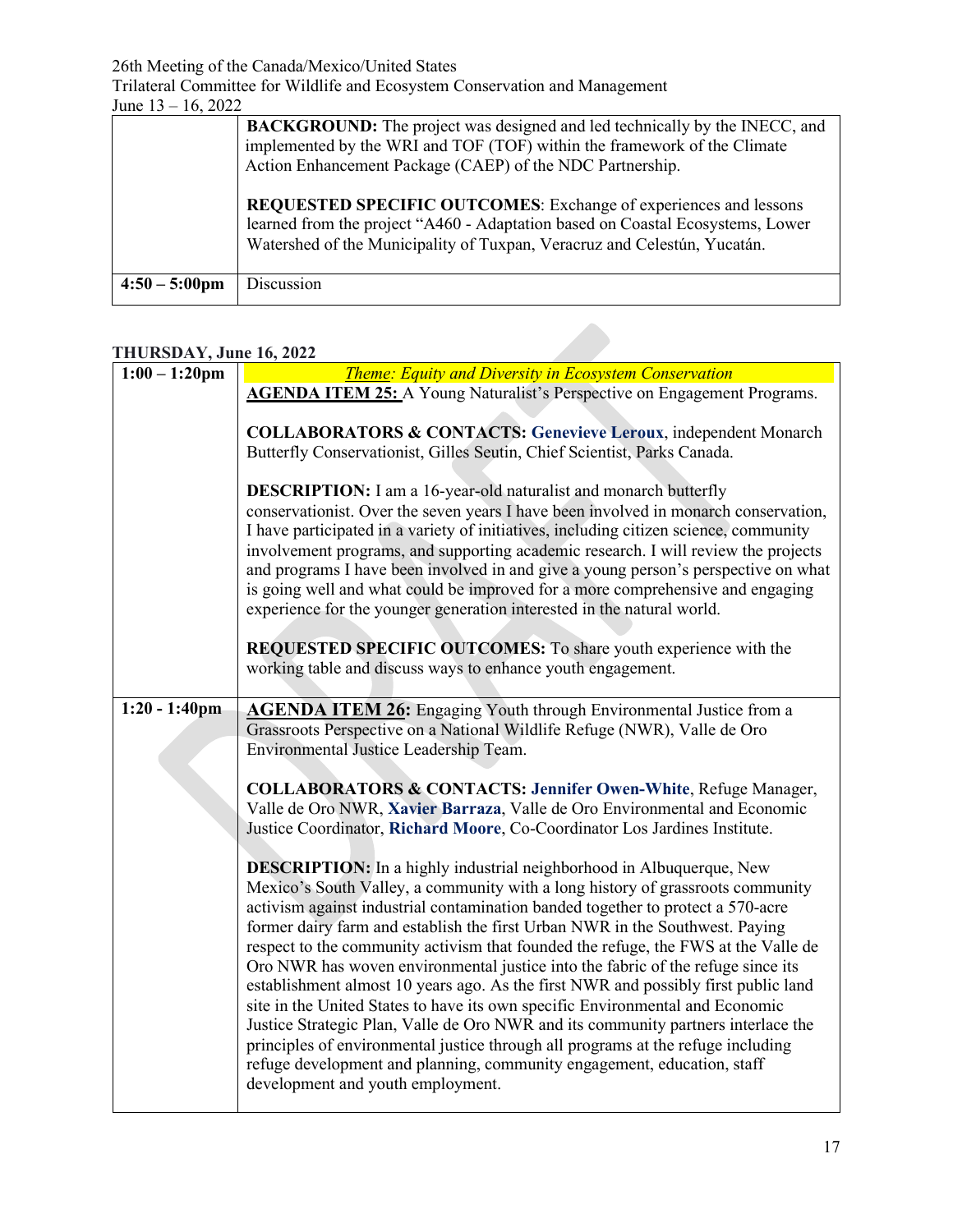|                  | Hear from members of the Valle de Oro Environmental Justice Leadership team how<br>the refuge has committed to a shift in the evolutionary direction of natural and<br>cultural resource management and how this work often starts with youth programs at<br>the refuge. From environmental justice stewardship training for the close to 100<br>youth employed in conservation jobs at the refuge each year, to a newly built,<br>community envisioned Visitor Center that houses both a Center for Conservation<br>Careers and a community-sourced Environmental and Economic Justice library, to<br>the annual Environmental Justice Community Days educational events, Valle de Oro<br>NWR and its partners are working to shepherd the next generation of conservation<br>and justice leaders. |
|------------------|-----------------------------------------------------------------------------------------------------------------------------------------------------------------------------------------------------------------------------------------------------------------------------------------------------------------------------------------------------------------------------------------------------------------------------------------------------------------------------------------------------------------------------------------------------------------------------------------------------------------------------------------------------------------------------------------------------------------------------------------------------------------------------------------------------|
|                  | <b>REQUESTED SPECIFIC OUTCOMES:</b> Introduction to a successful<br>collaboration effort between the federal fish and wildlife agency and local grassroots<br>community and environmental justice groups, efforts to engage youth in<br>environmental stewardship and justice, key takeaway messages and lessons learned.                                                                                                                                                                                                                                                                                                                                                                                                                                                                           |
| $1:40 - 2:00$ pm | <b>AGENDA ITEM 27:</b> Challenges and Problems of the indigenous communities of<br>Tochimilco, Puebla, in the face of the environmental problems of the region.                                                                                                                                                                                                                                                                                                                                                                                                                                                                                                                                                                                                                                     |
|                  | <b>COLLABORATORS &amp; CONTACTS: Jose Alberto Flores Hernández, Yesenia</b><br>Rincón Aragón.                                                                                                                                                                                                                                                                                                                                                                                                                                                                                                                                                                                                                                                                                                       |
|                  | <b>BACKGROUND:</b> For years the indigenous communities of the municipality of<br>Tochimilco, Puebla, have suffered environmental changes without proceeding, the<br>change of the environment as a result of the change of land use, the monoculture of<br>avocado, the use of agrochemicals, as well as the excessive felling of its forests<br>represent a problem that is maximized with the passage of time. That is why the<br>presentation seeks to identify the challenges and problems it faces the region as well<br>as the search for alternatives that reduce the environmental impact on the inhabitants.                                                                                                                                                                              |
|                  | REQUESTED SPECIFIC OUTCOMES: General diagnosis of the main problems<br>and challenges faced by the inhabitants of indigenous communities as well as the<br>alternatives that are being sought to reduce the environmental impact in the region.                                                                                                                                                                                                                                                                                                                                                                                                                                                                                                                                                     |
| $2:00 - 2:25$ pm | <b>AGENDA ITEM 28:</b> Fostering Inclusivity and Respect: Engagement with<br>Indigenous Peoples in the Management and Presentation of Protected Areas in North<br>America.                                                                                                                                                                                                                                                                                                                                                                                                                                                                                                                                                                                                                          |
|                  | <b>COLLABORATORS &amp; CONTACTS: Noelia Tapp, Policy and Program Advisor,</b><br>International Affairs, Parks Canada, Tracy Albrecht, Interpretive Specialist, Santa<br>Rosa and San Jacinto Mountains National Monument, BLM; Steve<br>Mietz, Superintendent, Redwood National and State Parks, NPS; Marina Best,<br>Manager, Indigenous Conservation, Park Canada; Adam Hanson, NAWPA<br>Facilitator, WILD Foundation.                                                                                                                                                                                                                                                                                                                                                                            |
|                  | <b>DESCRIPTION:</b> A presentation of the NAWPA Report, Fostering Inclusivity and<br>Respect: Engagement with Indigenous Peoples in the Management and Presentation<br>of Protected Areas in North America led by Parks Canada, with case studies<br>presentations on the Cahuilla Tewanet Vista Point Revitalization, Santa Rosa and<br>San Jacinto Mountains National Monument by BLM and Restoring California<br>Condors to the Pacific Northwest by NPS.                                                                                                                                                                                                                                                                                                                                        |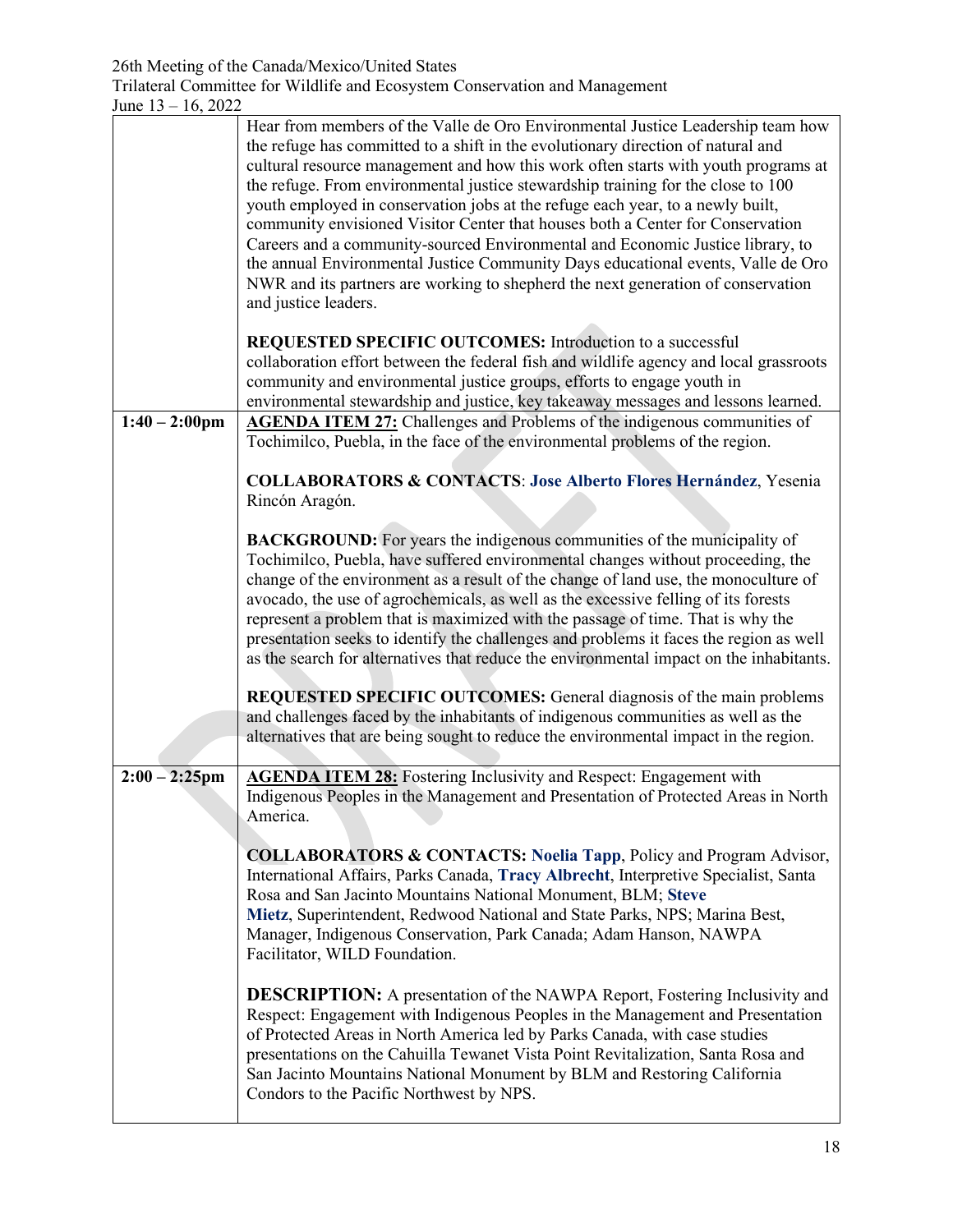|                         | The report features a collection of stories that reveal a diversity of approaches to<br>collaboration among indigenous organizations and communities and federal<br>managers geared to different ecological and social contexts, timelines, and cultural<br>considerations. While not exhaustive, they provide examples that land management<br>practitioners and community leaders can consider and learn from as they attempt to<br>foster increasingly productive relationships in their own<br>work. https://nawpacommittee.org/nawpa-products#engagement-with-indigenous-<br>peoples.<br>BACKGROUND: The NAWPA includes the six largest North American land and<br>resource management agencies: Canada—PCA; Mexico—Ministry of Environment<br>and Natural Resources, the CONANP; United States-USDA: USFS; DOI: BLM,<br>FWS, and the NPS. The USGS is an official partner. Through the NAWPA<br>collaboration, participating organizations exchange ideas, experiences, best<br>practices, and innovative solutions to enhance stewardship of North America's<br>conservation lands. |
|-------------------------|--------------------------------------------------------------------------------------------------------------------------------------------------------------------------------------------------------------------------------------------------------------------------------------------------------------------------------------------------------------------------------------------------------------------------------------------------------------------------------------------------------------------------------------------------------------------------------------------------------------------------------------------------------------------------------------------------------------------------------------------------------------------------------------------------------------------------------------------------------------------------------------------------------------------------------------------------------------------------------------------------------------------------------------------------------------------------------------------|
|                         | REQUESTED SPECIFIC OUTCOMES: Share information between the NAWPA<br>Committee and the Trilateral JEDI WT - two distinct bodies both interested in<br>trilateral collaboration for diversity and inclusivity in North America.                                                                                                                                                                                                                                                                                                                                                                                                                                                                                                                                                                                                                                                                                                                                                                                                                                                              |
| $2:25 - 2:40$ pm        | <b>AGENDA ITEM 29:</b> Young university students and a business model that takes<br>care of ecosystems                                                                                                                                                                                                                                                                                                                                                                                                                                                                                                                                                                                                                                                                                                                                                                                                                                                                                                                                                                                     |
|                         | <b>COLLABORATORS &amp; CONTACTS: Silvia Ibarra Alonso, Luis Armando</b><br>Moreno Ibarra, Lauro Alejandro Gregorio Cortés<br><b>BACKGROUND:</b> Experience of young Mexican university students and the impact<br>of their green company Protection of Edible Shoots that provides decent income to<br>vulnerable people (people with disabilities, mothers, seniors). Shoots occur in<br>greenhouses or roofs. The business model helps reduce the carbon footprint, self-<br>employment, self-consumption production and prevents the deforestation of<br>ecosystems.                                                                                                                                                                                                                                                                                                                                                                                                                                                                                                                    |
|                         | REQUESTED SPECIFIC OUTCOMES: Research product for bachelor's thesis<br>and company in operation.                                                                                                                                                                                                                                                                                                                                                                                                                                                                                                                                                                                                                                                                                                                                                                                                                                                                                                                                                                                           |
| $2:40 - 3:00$ pm        | Facilitated Discussion: Further discussion on the NAWPA report and other JEDI<br>Q&A.                                                                                                                                                                                                                                                                                                                                                                                                                                                                                                                                                                                                                                                                                                                                                                                                                                                                                                                                                                                                      |
| $3:00 - 3:15$ pm        | <b>EXECUTIVE TABLE PREPARATION</b><br><b>COLLABORATORS &amp; CONTACTS:</b> Co-chairs - Alaine Camfield (ECCC), Edy<br>Hernández (INECC), Mitch Ellis (FWS).                                                                                                                                                                                                                                                                                                                                                                                                                                                                                                                                                                                                                                                                                                                                                                                                                                                                                                                                |
| $3:15 - 3:30$ pm        | <b>Break</b>                                                                                                                                                                                                                                                                                                                                                                                                                                                                                                                                                                                                                                                                                                                                                                                                                                                                                                                                                                                                                                                                               |
| $3:30 - 4:30 \text{pm}$ | <b>EXECUTIVE TABLE:</b> Co-Chairs Report to Executive Table Co-Chairs.<br><b>COLLABORATORS &amp; CONTACTS:</b> Co-chairs - Alaine Camfield (ECCC), Edy<br>Hernández (INECC), Mitch Ellis (FWS).<br><b>DESCRIPTION:</b> The EWCT Co-Chairs will present highlights from the week's<br>discussions, including major themes and action items.<br>REQUESTED SPECIFIC OUTCOMES:                                                                                                                                                                                                                                                                                                                                                                                                                                                                                                                                                                                                                                                                                                                 |